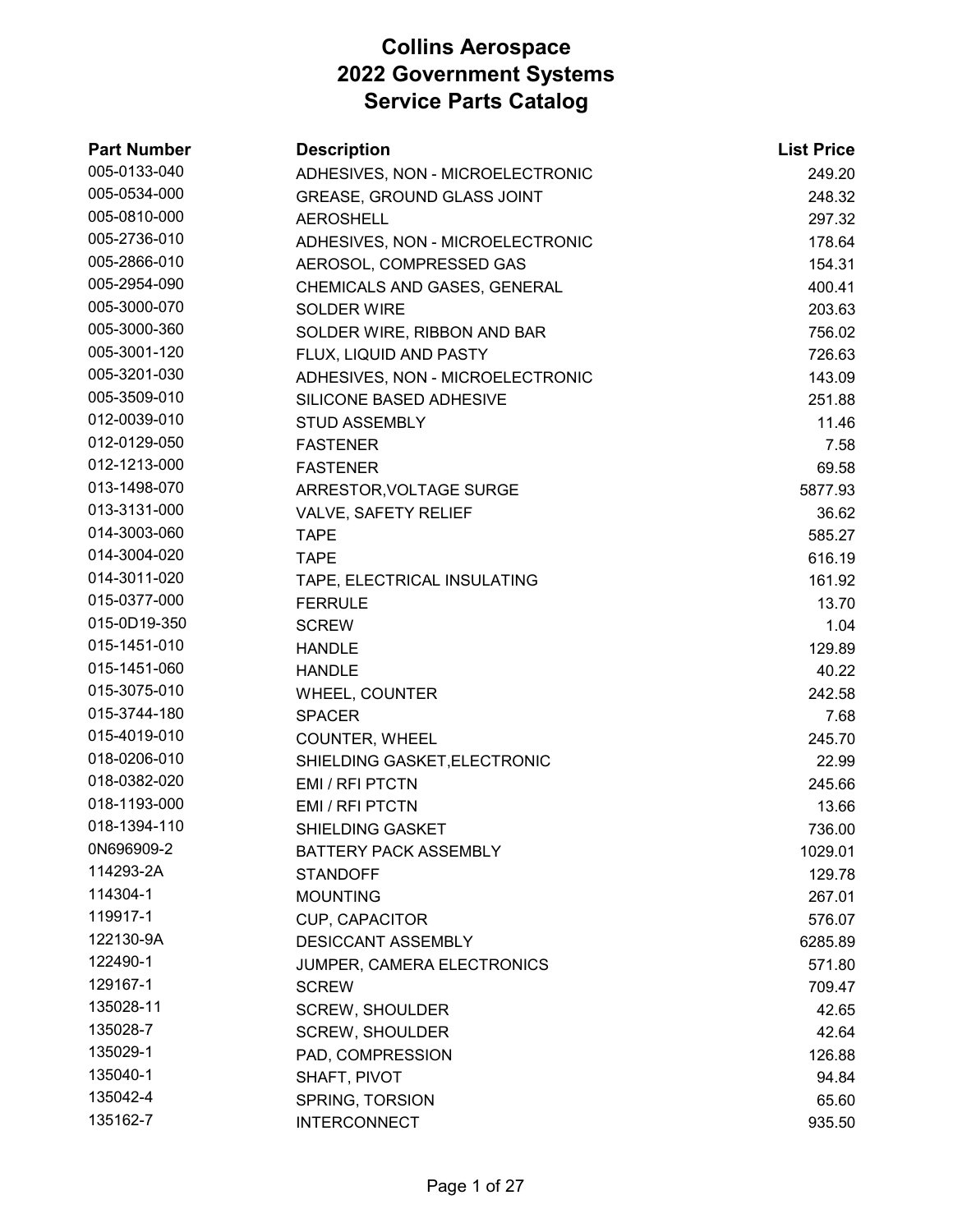| <b>Part Number</b> | <b>Description</b>            | <b>List Price</b> |
|--------------------|-------------------------------|-------------------|
| 135304-1           | CONNECTOR, RECEPTACLE         | 3468.89           |
| 135317-1           | LEVER, RELEASE                | 124.53            |
| 135391-1           | MOUNT, INTERCONNECTORECT      | 2944.28           |
| 135398-1           | HOUSING, INTERCONNECT         | 270.34            |
| 135416-1           | <b>HOOK</b>                   | 72.92             |
| 135427-1           | RECEPTACLE KIT, HELMET        | 191.28            |
| 138360-1           | <b>CABLE ASSEMBLY</b>         | 5269.56           |
| 139-0924-010       | <b>FEEDLINE CLAMP</b>         | 1334.64           |
| 150-0050-000       | <b>BUSHING, STRAIN RELIEF</b> | 3.80              |
| 152-2473-000       | <b>INSULATION SLEEVING</b>    | 2.14              |
| 152-2483-000       | <b>INSULATION SLEEVING</b>    | 2.14              |
| 152-2494-000       | <b>INSULATION SLEEVING</b>    | 2.87              |
| 152-2513-000       | <b>INSULATION SLEEVING</b>    | 2.20              |
| 152-2863-000       | <b>INSULATION SLEEVING</b>    | 23.76             |
| 168610-3           | <b>BOLT</b>                   | 762.20            |
| 183-1277-030       | <b>CAPACITOR</b>              | 31.78             |
| 183-1277-040       | <b>CAPACITOR</b>              | 49.99             |
| 183-1277-070       | <b>CAPACITOR</b>              | 50.48             |
| 183-1277-100       | <b>CAPACITOR</b>              | 34.31             |
| 183-1277-250       | <b>CAPACITOR</b>              | 33.44             |
| 183-1277-260       | <b>CAPACITOR</b>              | 37.69             |
| 183-1277-300       | <b>CAPACITOR</b>              | 32.60             |
| 183-1277-330       | <b>CAPACITOR</b>              | 32.96             |
| 183-1277-360       | <b>CAPACITOR</b>              | 35.94             |
| 183-1277-420       | <b>CAPACITOR</b>              | 38.23             |
| 183-1277-490       | <b>CAPACITOR</b>              | 31.55             |
| 183-1277-600       | <b>CAPACITOR</b>              | 25.09             |
| 183-1277-730       | <b>CAPACITOR</b>              | 38.58             |
| 183-1277-790       | <b>CAPACITOR</b>              | 32.83             |
| 183-1504-030       | <b>CAPACITOR</b>              | 5.76              |
| 183-1504-070       | <b>CAPACITOR</b>              | 8.74              |
| 183-1504-090       | <b>CAPACITOR</b>              | 5.83              |
| 183-1504-130       | <b>CAPACITOR</b>              | 7.44              |
| 183-1504-150       | <b>CAPACITOR</b>              | 6.08              |
| 183-1504-170       | <b>CAPACITOR</b>              | 13.65             |
| 183-1504-400       | <b>CAPACITOR</b>              | 6.12              |
| 183-1504-650       | <b>CAPACITOR</b>              | 7.49              |
| 183-1518-020       | <b>CAPACITOR</b>              | 12.42             |
| 183-1540-050       | <b>CAPACITOR</b>              | 52.67             |
| 183-2277-000       | <b>CAPACITOR</b>              | 13.50             |
| 184-0401-230       | <b>CAPACITOR</b>              | 2.70              |
| 184-0401-680       | <b>CAPACITOR</b>              | 2.22              |
| 184-0401-820       | <b>CAPACITOR</b>              | 7.72              |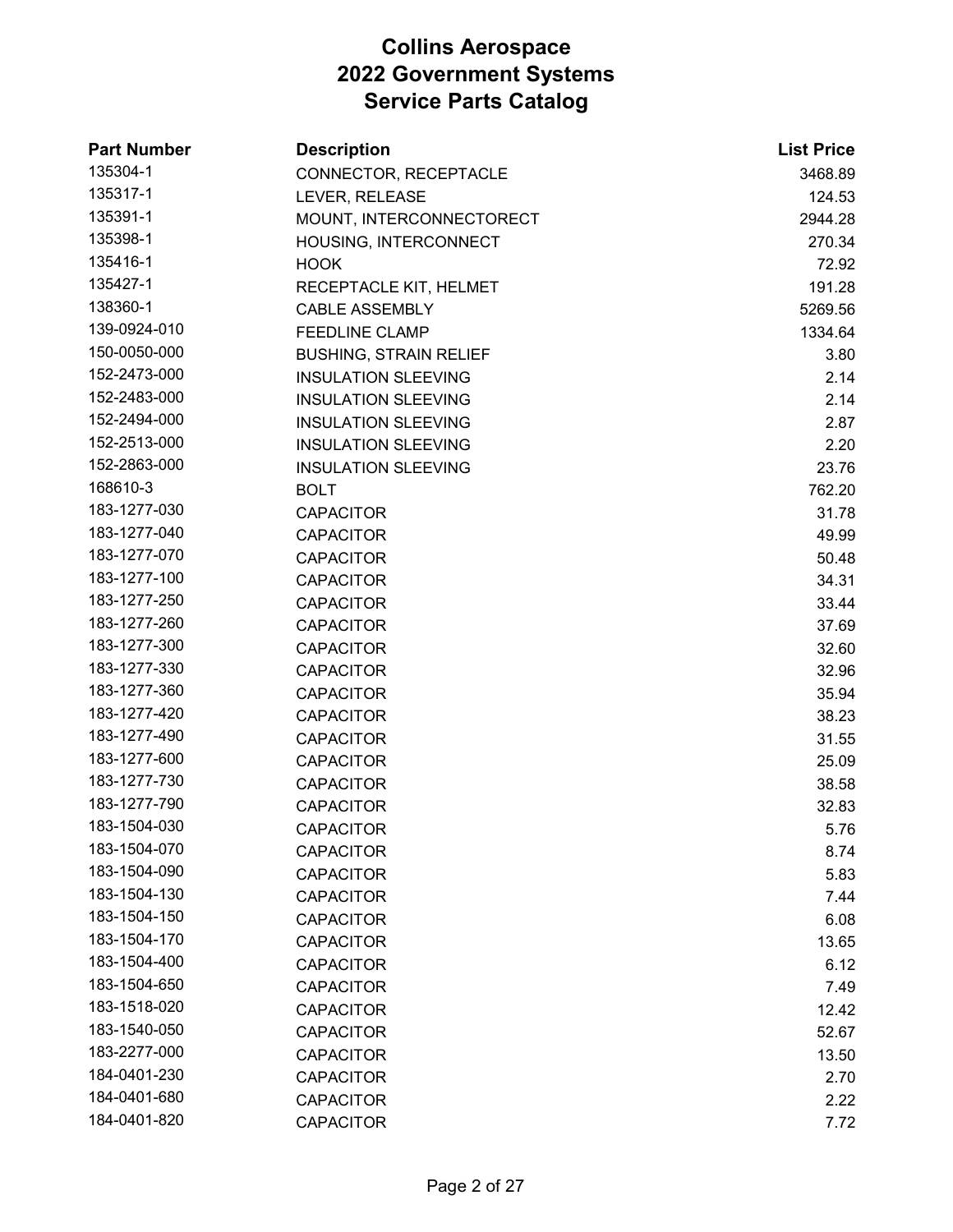| <b>Part Number</b> | <b>Description</b>           | <b>List Price</b> |
|--------------------|------------------------------|-------------------|
| 184-0404-010       | <b>CAPACITOR</b>             | 3.37              |
| 184-0404-070       | <b>CAPACITOR</b>             | 3.14              |
| 184-0404-170       | <b>CAPACITOR</b>             | 5.29              |
| 184-0477-100       | <b>CAPACITOR</b>             | 10.83             |
| 184-0477-130       | <b>CAPACITOR</b>             | 17.45             |
| 184-0480-640       | <b>CAPACITOR</b>             | 44.39             |
| 184-0490-310       | <b>CAPACITOR</b>             | 82.11             |
| 184-2550-670       | <b>CAPACITOR</b>             | 58.90             |
| 184-5102-330       | <b>CAPACITOR</b>             | 88.60             |
| 184-6329-490       | <b>CAPACITOR</b>             | 14.20             |
| 184-9086-140       | <b>CAPACITOR</b>             | 11.65             |
| 184-9086-180       | <b>CAPACITOR</b>             | 20.88             |
| 184-9086-430       | <b>CAPACITOR</b>             | 8.67              |
| 184-9086-440       | <b>CAPACITOR</b>             | 6.90              |
| 184-9086-470       | <b>CAPACITOR</b>             | 6.72              |
| 184-9086-550       | <b>CAPACITOR</b>             | 20.03             |
| 184-9086-670       | <b>CAPACITOR</b>             | 12.77             |
| 184-9086-720       | <b>CAPACITOR</b>             | 29.72             |
| 184-9087-440       | <b>CAPACITOR</b>             | 11.14             |
| 184-9087-680       | <b>CAPACITOR</b>             | 40.77             |
| 184-9117-170       | <b>CAPACITOR</b>             | 150.54            |
| 192-0046-010       | SPACER, COMPONENT            | 6.58              |
| 192-0084-020       | <b>OPTICAL ELEMENTS</b>      | 135.45            |
| 193051-3           | BEZEL ASSEMBLY, SMFD         | 47902.96          |
| 193105-19B         | <b>COVER ASSEMBLY</b>        | 7222.47           |
| 193346-1           | <b>EMI CHOKE</b>             | 167.14            |
| 193346-2           | HF CHOKE                     | 89.53             |
| 193346-4           | <b>SAT INDUCTOR</b>          | 125.86            |
| 194113-3           | SCR, CVR                     | 110.92            |
| 196190-19          | <b>APMFD CONVERTER</b>       | 14044.59          |
| 200-0783-000       | STRAP, GROUND                | 129.23            |
| 200-0784-000       | STRAP, GROUND                | 317.09            |
| 200-0919-000       | TUBE, RUBBER                 | 24.24             |
| 200-1108-010       | <b>GASKET, EXTRUDED</b>      | 40.13             |
| 200-1442-090       | SHIELDING GASKET, ELECTRONIC | 18.06             |
| 200-1589-000       | <b>ISOLATOR, CUP</b>         | 984.29            |
| 200-1590-000       | <b>ISOLATOR, CUP</b>         | 930.25            |
| 200-1596-000       | <b>ISOLATOR, CUP</b>         | 353.58            |
| 200-2338-900       | PACKING, PREFORMED           | 40.90             |
| 200-2380-050       | <b>GASKET</b>                | 2.53              |
| 200-2380-200       | <b>GASKET</b>                | 28.06             |
| 200-2451-030       | SHIELDING GASKET             | 17.73             |
| 200-2470-010       | <b>GASKET</b>                | 181.91            |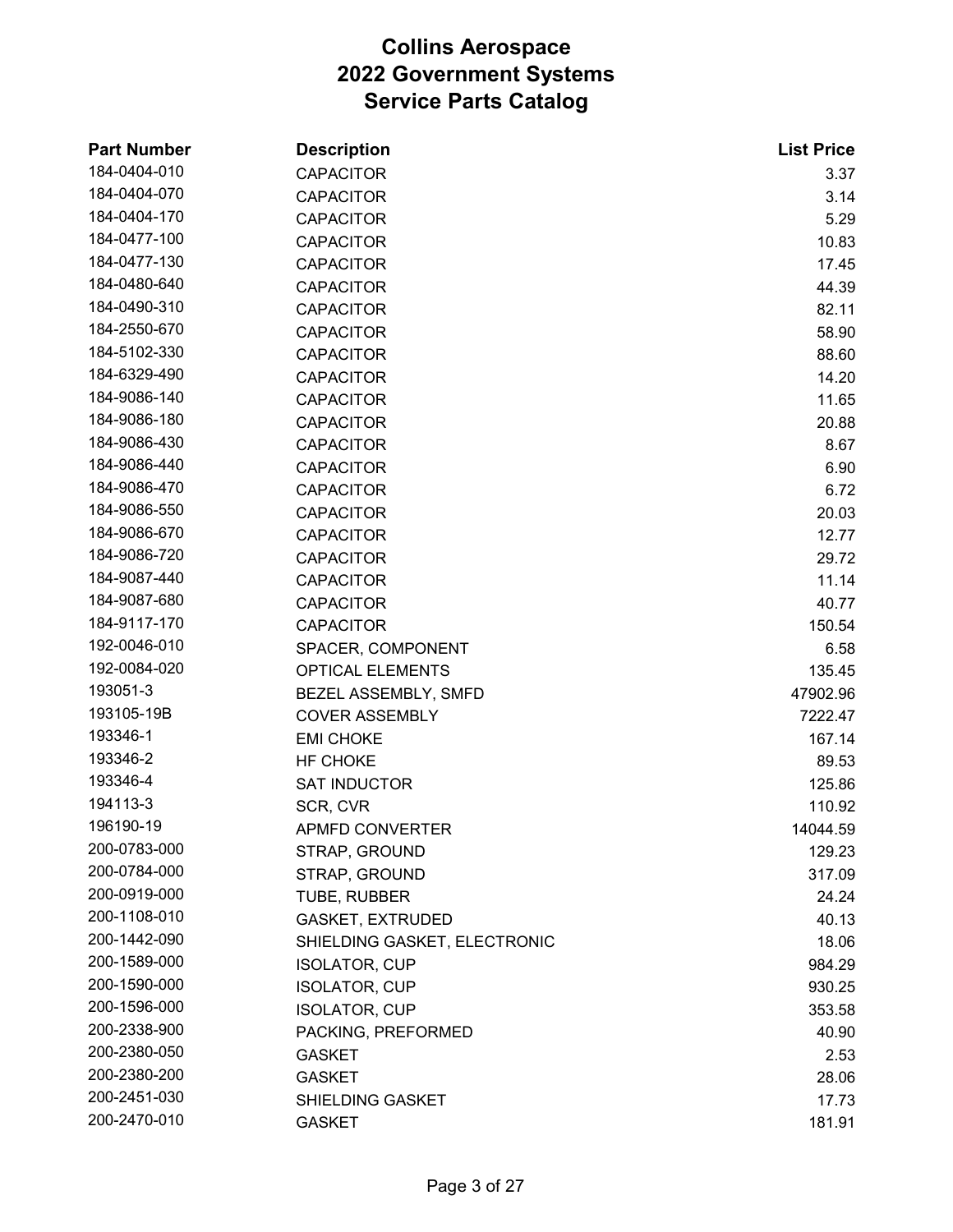| <b>Part Number</b> | <b>Description</b>        | <b>List Price</b> |
|--------------------|---------------------------|-------------------|
| 200-5010-000       | <b>BUMPER, RUBBER</b>     | 15.78             |
| 201-1040-010       | <b>GROMMET, RUBBER</b>    | 64.64             |
| 204-0041-020       | <b>TRANSISTOR</b>         | 927.19            |
| 204-0074-010       | <b>DIODE</b>              | 96.93             |
| 204-0077-020       | <b>TRANSISTOR</b>         | 3.16              |
| 204-0140-020       | <b>DIODE</b>              | 20.12             |
| 204-0173-020       | <b>DIODE</b>              | 181.73            |
| 206-0102-050       | CONNECTOR, DUST CAP       | 2.26              |
| 206-0102-060       | CONNECTOR, DUST CAP       | 2.72              |
| 206-0102-110       | CONNECTOR, DUST CAP       | 4.37              |
| 206-0102-120       | CONNECTOR, DUST CAP       | 3.44              |
| 206-0102-150       | CONNECTOR, DUST CAP       | 4.45              |
| 206-0102-270       | CONNECTOR, DUST CAP       | 4.89              |
| 206-0102-280       | CONNECTOR, DUST CAP       | 3.62              |
| 206-0132-060       | <b>CONNECTOR</b>          | 1657.39           |
| 206-0132-070       | <b>CONNECTOR</b>          | 1652.43           |
| 207-0055-180       | <b>INDUCTOR, VARIABLE</b> | 68.48             |
| 207-0055-190       | <b>INDUCTOR, VARIABLE</b> | 66.06             |
| 207-0082-140       | COIL, RADIO FREQUENCY     | 17.37             |
| 207-0106-240       | COIL                      | 32.92             |
| 208-0066-010       | CABLE, RADIO FREQUENCY    | 338.17            |
| 216-0029-010       | CABLE, FIBER OPTIC        | 56.28             |
| 217-0200-010       | <b>COUPLER STRIPLINE</b>  | 1806.45           |
| 221-0155-010       | PRIMARY BATTERY           | 40.56             |
| 229-0319-040       | MOTOR - TACHOMETER        | 1622.34           |
| 230-0619-010       | MOTOR, DC                 | 5060.00           |
| 240-0123-070       | <b>INDUCTOR</b>           | 2.36              |
| 240-0123-170       | <b>INDUCTOR</b>           | 2.13              |
| 240-0123-300       | <b>INDUCTOR</b>           | 3.34              |
| 240-0123-350       | <b>INDUCTOR</b>           | 2.13              |
| 240-0123-490       | <b>INDUCTOR</b>           | 2.23              |
| 240-0123-630       | <b>INDUCTOR</b>           | 5.90              |
| 240-0123-650       | <b>INDUCTOR</b>           | 3.72              |
| 240-0123-660       | <b>INDUCTOR</b>           | 3.69              |
| 240-0123-700       | <b>INDUCTOR</b>           | 9.40              |
| 240-0123-720       | <b>INDUCTOR</b>           | 3.80              |
| 240-0123-730       | <b>INDUCTOR</b>           | 5.49              |
| 240-0123-750       | <b>INDUCTOR</b>           | 2.31              |
| 240-0123-760       | <b>INDUCTOR</b>           | 2.29              |
| 240-0123-770       | <b>INDUCTOR, RF</b>       | 2.25              |
| 240-0123-810       | <b>INDUCTOR, RF</b>       | 2.19              |
| 240-2027-000       | COIL                      | 5.53              |
| 240-2052-030       | <b>INDUCTOR</b>           | 2.23              |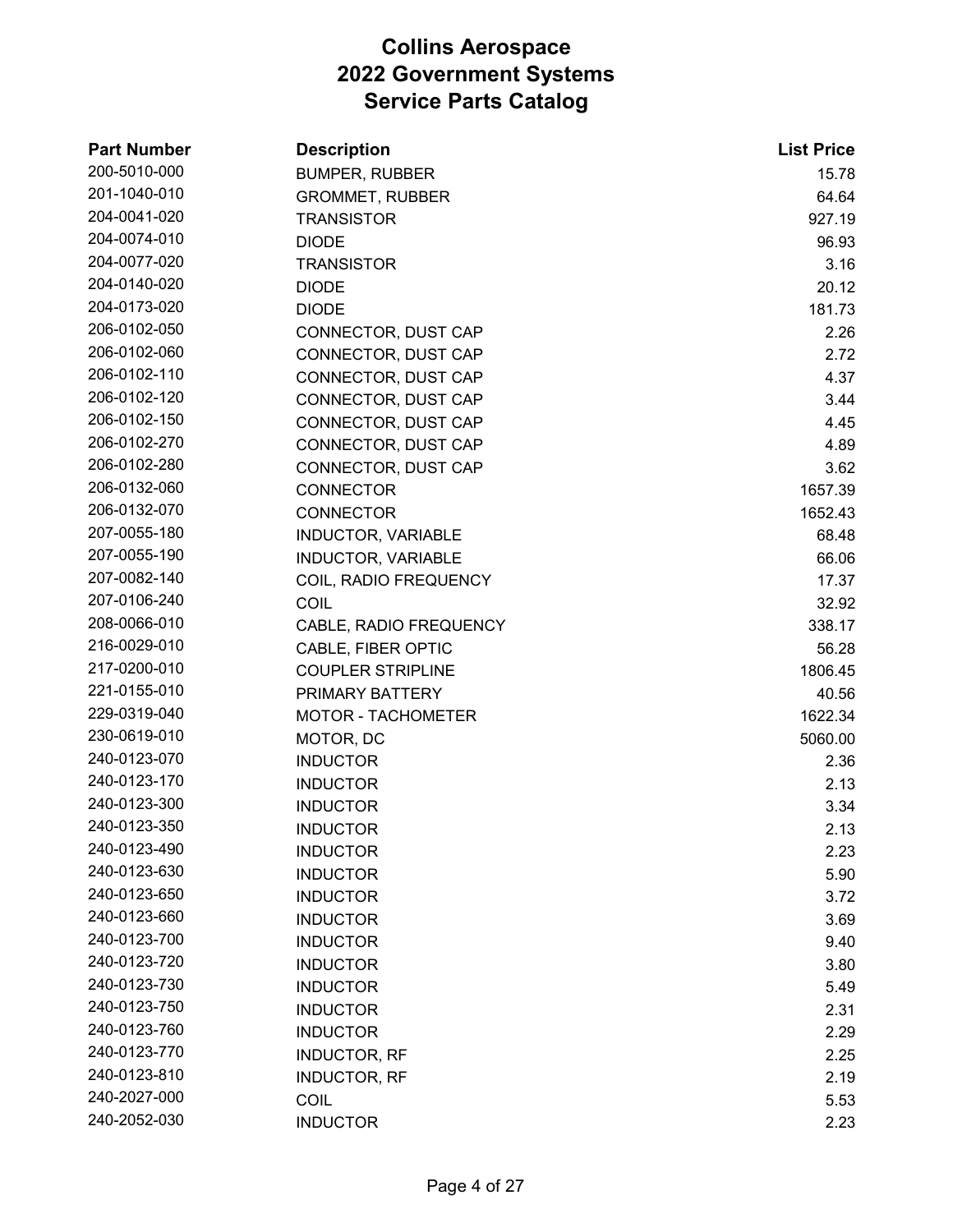| <b>Part Number</b> | <b>Description</b>             | <b>List Price</b> |
|--------------------|--------------------------------|-------------------|
| 240-2052-090       | <b>INDUCTOR, AIRWOUND</b>      | 3.65              |
| 240-2059-070       | COIL                           | 19.51             |
| 240-2715-170       | COIL                           | 8.18              |
| 240-2715-370       | COIL                           | 10.21             |
| 240-2715-380       | COIL                           | 8.37              |
| 240-2723-010       | COIL                           | 9.96              |
| 241-0851-010       | FILTER, BANDPASS               | 258.63            |
| 241-0886-010       | FILTER, BANDPASS               | 337.01            |
| 242-0446-010       | <b>COIL</b>                    | 2.16              |
| 243-0045-010       | ADHESIVES, EPOXY               | 1534.86           |
| 246-0188-010       | <b>GROUND STRAP</b>            | 18.99             |
| 246-0241-030       | <b>EYELET</b>                  | 1.06              |
| 249-0006-010       | <b>CAPACITOR</b>               | 44.97             |
| 249-0006-050       | CAPACITOR, VARIABLE            | 65.36             |
| 262-1349-010       | <b>INDICATOR</b>               | 5593.02           |
| 262-1396-010       | <b>LAMP</b>                    | 16.38             |
| 262-1465-010       | <b>LENS CAP</b>                | 51.59             |
| 262-1884-000       | <b>LAMP</b>                    | 10.38             |
| 262-2204-090       | LAMP                           | 11.09             |
| 262-2422-010       | DISPLAY MODULE, LIQUID CRYSTAL | 12611.03          |
| 262-2422-030       | DISPLAY MODULE, LIQUID CRYSTAL | 15240.62          |
| 262-2422-050       | DISPLAY MODULE, LIQUID CRYSTAL | 10984.23          |
| 262-2736-010       | DISPLAY MODULE, LIQUID CRYSTAL | 9927.70           |
| 262-2828-030       | <b>LIGHT, INDICATOR</b>        | 69.24             |
| 263-0078-010       | <b>CONNECTOR</b>               | 55.67             |
| 263-0122-030       | <b>CONNECTOR</b>               | 13.48             |
| 263-1114-010       | CONNECTOR, ELECTRICAL          | 6521.58           |
| 264-0931-100       | <b>FUSE</b>                    | 7.90              |
| 266-5321-150       | SWITCH, MECHANICAL             | 18.66             |
| 266-5321-610       | SWITCH, TOGGLE                 | 40.24             |
| 267-0243-020       | SWITCH, THERMISTIC             | 292.35            |
| 268-0024-020       | COVER                          | 142.28            |
| 269-2642-040       | <b>SWITCH</b>                  | 353.91            |
| 269-2666-010       | <b>SWITCH SECTION</b>          | 1899.66           |
| 269-2801-030       | ERDB AND X387 BACKLOAD         | 2738.11           |
| 269-8069-200       | <b>SWITCH</b>                  | 1146.41           |
| 270-3541-010       | ACTIVE NOISE REDUCTION HEADSET | 15757.81          |
| 276-0128-010       | <b>TRANSFORMER</b>             | 46.12             |
| 277-0421-010       | COUPLER, STRIPLINE             | 682.45            |
| 277-0424-010       | <b>RF / MICROWAVE MIXER</b>    | 134.72            |
| 277-0814-110       | XO, CLOCK                      | 37.17             |
| 278-0411-010       | TRANSFORMER, RADIO FREQUENCY   | 1336.65           |
| 278-0450-270       | TRANSFORMER, RADIO FREQUENCY   | 42.92             |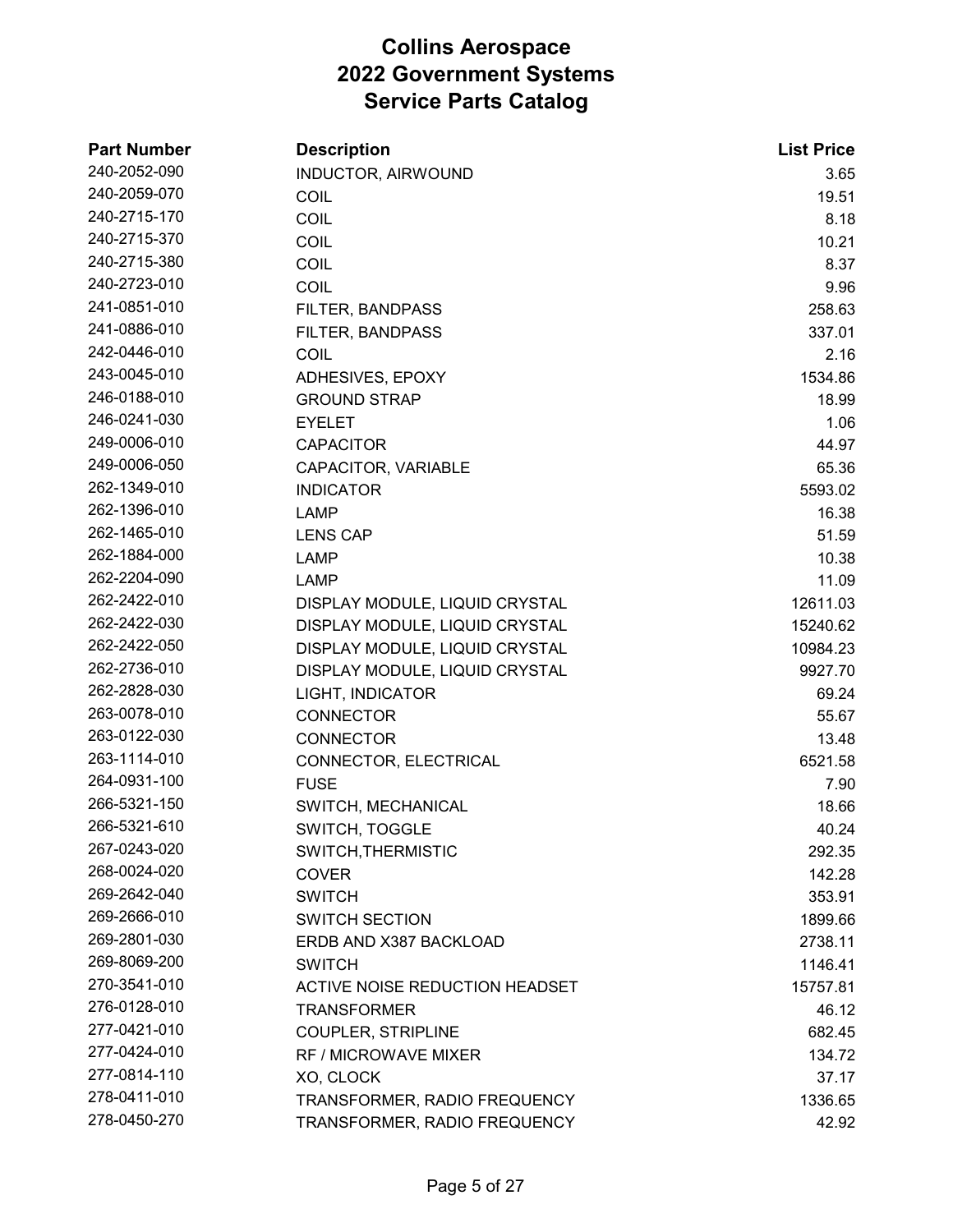| <b>Part Number</b> | <b>Description</b>             | <b>List Price</b> |
|--------------------|--------------------------------|-------------------|
| 278-0511-040       | <b>TRANSFORMER</b>             | 54.56             |
| 278-0523-020       | <b>TRANSFORMER</b>             | 27.44             |
| 278-0523-060       | <b>TRANSFORMER</b>             | 169.73            |
| 280-1132-000       | <b>DECAL</b>                   | 65.20             |
| 280-1368-020       | LABEL, PRESSURE SENSITIVE      | 5.17              |
| 280-1368-530       | LABEL, PRESSURE SENSITIVE      | 63.46             |
| 280-1368-570       | LABEL, PRESSURE SENSITIVE      | 68.33             |
| 280-1368-840       | LABEL, PRESSURE SENSITIVE      | 5.07              |
| 280-2742-010       | LABEL, PRESSURE SENSITIVE      | 16.15             |
| 280-2745-010       | LABEL, ELECTROSTATIC WARNING   | 3.06              |
| 280-2745-020       | LABEL, ELECTROSTATIC WARNING   | 3.70              |
| 280-2745-130       | LABEL, ELECTROSTATIC WARNING   | 3.36              |
| 281-0661-740       | <b>KNOB</b>                    | 329.50            |
| 281-0661-750       | <b>KNOB</b>                    | 207.98            |
| 283-0023-050       | <b>SWITCH, ROTARY</b>          | 230.58            |
| 283-0023-060       | SWITCH, ROTARY                 | 307.39            |
| 283-0047-010       | <b>SWITCH</b>                  | 461.77            |
| 283-1035-050       | <b>SWITCH</b>                  | 2271.02           |
| 284-0010-010       | MODULE, LIQUID CRYSTAL DISPLAY | 24892.02          |
| 284-0017-010       | MODULE, LIQUID CRYSTAL DISPLAY | 11119.22          |
| 284-0017-100       | MODULE, LIQUID CRYSTAL DISPLAY | 11353.94          |
| 288-0860-010       | PLATE, FERRITE                 | 6.05              |
| 289-7120-120       | <b>CRYSTAL UNIT</b>            | 105.00            |
| 289-7222-180       | CRYSTAL UNIT, QUARTZ           | 251.59            |
| 293-1274-010       | <b>CRYSTAL FILTER</b>          | 2643.77           |
| 293-1284-011       | <b>FILTER BANDPASS</b>         | 3756.04           |
| 293-1326-040       | <b>CRYSTAL FILTER</b>          | 61.99             |
| 293-1334-030       | <b>CRYSTAL FILTER</b>          | 317.40            |
| 293-1358-010       | <b>CRYSTAL FILTER</b>          | 841.42            |
| 293-1359-010       | <b>FILTER, BANDPASS</b>        | 269.72            |
| 2B10194            | <b>CAPACITOR</b>               | 2.25              |
| 300-0067-020       | <b>GASKET, SHIELDING</b>       | 66.29             |
| 302-0645-030       | <b>WASHER</b>                  | 8.22              |
| 302-4800-000       | <b>WASHER</b>                  | 1.06              |
| 304-0017-000       | <b>TERMINAL</b>                | 2.30              |
| 304-1089-000       | <b>TERMINAL</b>                | 2.61              |
| 306-1102-000       | <b>TERMINAL</b>                | 85.55             |
| 306-1290-020       | <b>PIN</b>                     | 4.62              |
| 306-2209-000       | <b>TERMINAL, STUD</b>          | 70.54             |
| 306-2222-100       | <b>PIN</b>                     | 3.91              |
| 306-2293-000       | <b>TERMINAL</b>                | 38.23             |
| 306-2513-010       | <b>TERMINAL</b>                | 33.83             |
| 306-2548-010       | <b>TERMINAL</b>                | 112.62            |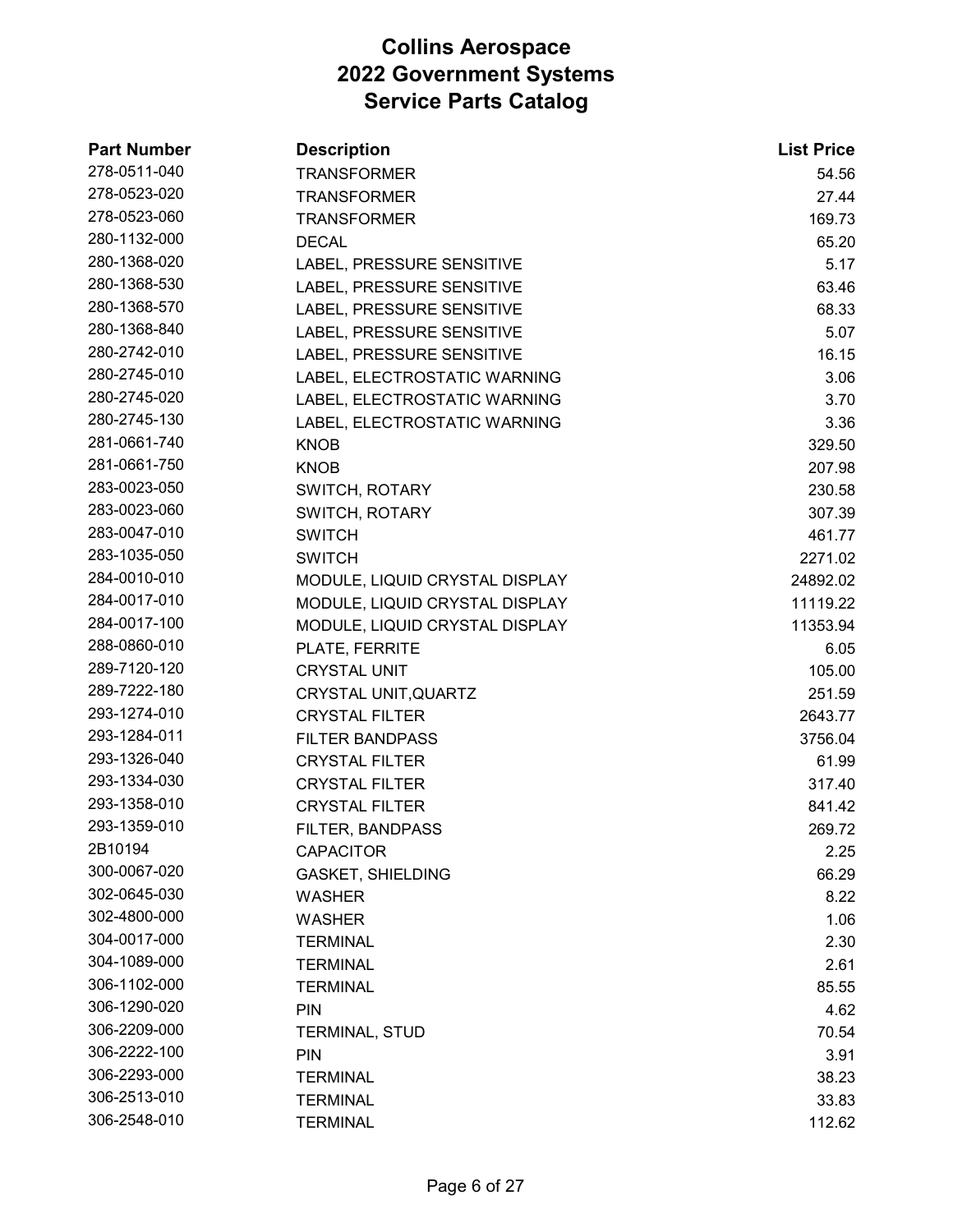| <b>Part Number</b> | <b>Description</b>  | <b>List Price</b> |
|--------------------|---------------------|-------------------|
| 307-1214-000       | <b>EYELET</b>       | 4.10              |
| 309-1351-020       | <b>BALL BEARING</b> | 324.64            |
| 310-0079-000       | <b>WASHER</b>       | 3.29              |
| 310-0100-000       | <b>WASHER</b>       | 2.15              |
| 310-0150-000       | <b>WASHER</b>       | 5.46              |
| 310-0275-000       | <b>WASHER</b>       | 2.12              |
| 310-0282-000       | <b>WASHER</b>       | 1.17              |
| 310-0283-000       | <b>WASHER</b>       | 2.20              |
| 310-0468-020       | <b>WASHER</b>       | 9.06              |
| 310-0740-080       | <b>WASHER</b>       | 2.22              |
| 310-0740-200       | <b>WASHER</b>       | 2.40              |
| 310-0740-360       | <b>WASHER</b>       | 2.25              |
| 310-0740-440       | <b>WASHER</b>       | 2.30              |
| 310-0740-640       | <b>WASHER</b>       | 2.46              |
| 310-0745-040       | <b>WASHER</b>       | 20.07             |
| 310-0779-030       | <b>WASHER</b>       | 2.27              |
| 310-6340-000       | <b>WASHER</b>       | 2.15              |
| 311-0376-000       | PIN, SPRING         | 21.30             |
| 311-0392-000       | PIN, SPRING         | 26.83             |
| 311-0626-000       | PIN, SPRING         | 3.09              |
| 313-0132-000       | <b>NUT</b>          | 2.16              |
| 313-0156-000       | <b>NUT</b>          | 2.18              |
| 313-0484-010       | <b>NUT</b>          | 11.00             |
| 315-0034-020       | <b>OSCILLATOR</b>   | 1897.56           |
| 321-0306-000       | <b>SCREW</b>        | 3.08              |
| 324-1659-020       | <b>SCREW</b>        | 2.20              |
| 324-1659-170       | <b>SCREW</b>        | 2.20              |
| 324-1659-860       | <b>SCREW</b>        | 2.24              |
| 324-1671-550       | <b>SCREW</b>        | 40.16             |
| 324-1723-020       | <b>SCREW</b>        | 2.01              |
| 324-2618-000       | <b>SCREW</b>        | 2.58              |
| 328-0368-000       | <b>SCREW</b>        | 2.35              |
| 328-0372-000       | <b>SCREW</b>        | 26.97             |
| 328-0376-000       | <b>SCREW</b>        | 3.40              |
| 328-0519-010       | <b>SCREW</b>        | 2.99              |
| 328-5020-000       | <b>SCREW</b>        | 2.80              |
| 328-5023-000       | <b>SCREW</b>        | 9.96              |
| 330-0807-160       | <b>SCREW</b>        | 13.37             |
| 330-0807-220       | <b>SCREW</b>        | 8.31              |
| 330-0807-280       | <b>SCREW</b>        | 14.73             |
| 330-0810-040       | <b>SCREW</b>        | 12.15             |
| 330-0815-140       | <b>SCREW</b>        | 5.82              |
| 330-1692-070       | <b>SCREW</b>        | 2.69              |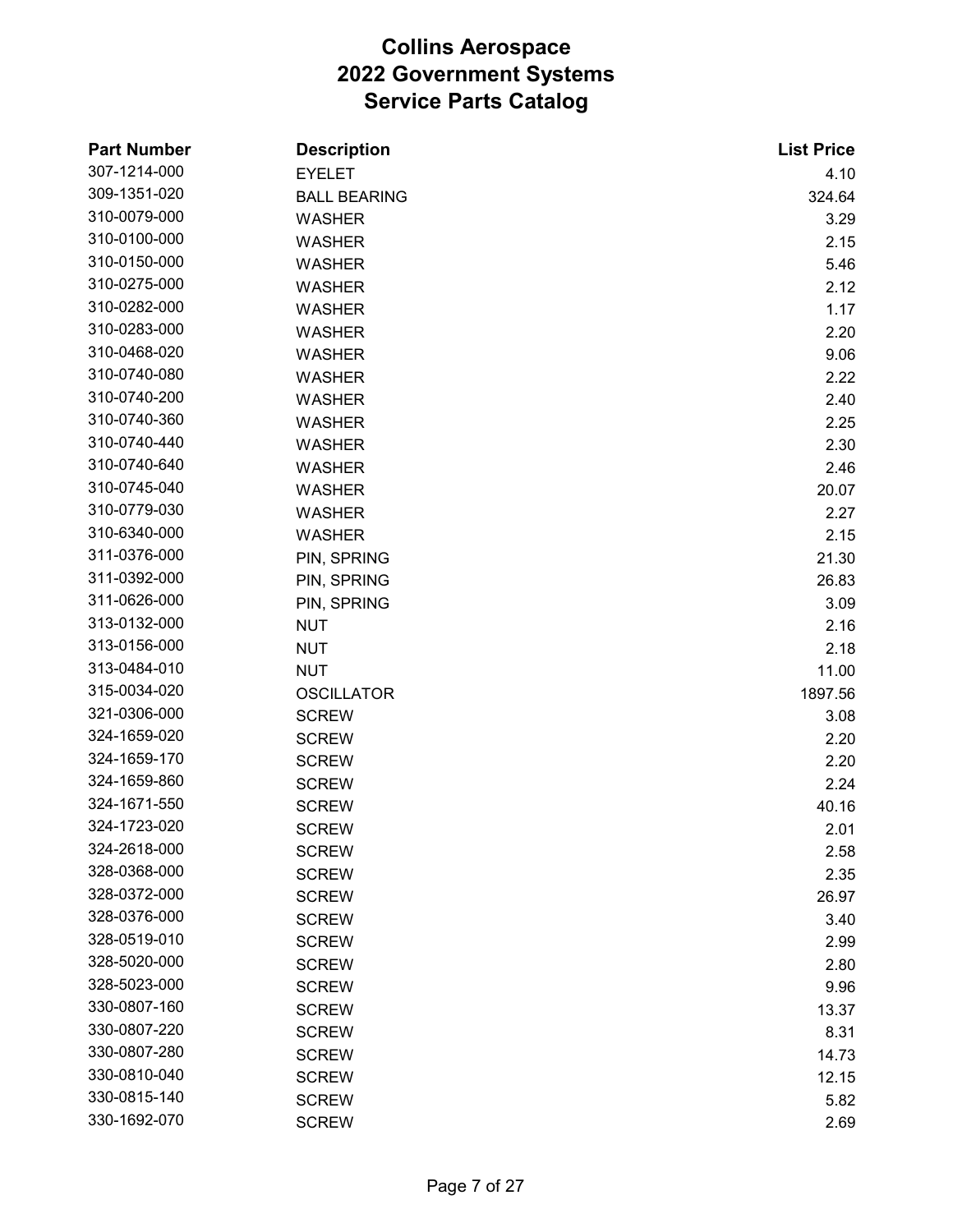| <b>Part Number</b> | <b>Description</b>     | <b>List Price</b> |
|--------------------|------------------------|-------------------|
| 330-1716-600       | <b>SCREW</b>           | 1.07              |
| 330-1719-020       | <b>SCREW</b>           | 1.07              |
| 330-1748-010       | <b>SCREW</b>           | 1.18              |
| 330-2284-000       | <b>SCREW</b>           | 2.20              |
| 330-3253-000       | <b>SCREW</b>           | 4.97              |
| 330-3598-000       | <b>SCREW</b>           | 2.72              |
| 330-4758-000       | <b>SCREW</b>           | 2.79              |
| 333-0604-000       | <b>MINIATURE NUT</b>   | 2.33              |
| 333-0839-000       | NUT, CLINCH            | 2.34              |
| 333-0841-000       | <b>NUT</b>             | 10.55             |
| 334-0273-000       | <b>NUT</b>             | 2.18              |
| 335-0021-000       | <b>SETSCREW</b>        | 13.46             |
| 335-0074-000       | <b>SCREW, HEADLESS</b> | 2.37              |
| 335-0243-000       | <b>SETSCREW</b>        | 21.07             |
| 335-0275-010       | <b>SETSCREW</b>        | 71.15             |
| 336-0270-120       | <b>SETSCREW</b>        | 23.85             |
| 338-2010-010       | PIN, COTTER            | 3.37              |
| 340-0004-000       | RING, RETAINING        | 1.06              |
| 340-0250-000       | RING, RETAINING        | 1.07              |
| 340-0641-000       | SPRING, SLEEVE         | 2.30              |
| 340-0643-000       | SPRING, SLEEVE         | 2.48              |
| 340-0D01-010       | RING, RETAINER         | 2.55              |
| 340-1066-190       | SPRING, HELICAL        | 92.32             |
| 340-1072-010       | SLEEVE, SPRING         | 12.52             |
| 340-1884-010       | RING, RETAINING        | 1.15              |
| 342-0043-000       | <b>SCREW, MACHINE</b>  | 1.15              |
| 342-0045-000       | <b>SCREW</b>           | 2.32              |
| 342-0048-000       | <b>SCREW</b>           | 2.20              |
| 342-0053-000       | <b>SCREW</b>           | 4.02              |
| 342-0062-000       | <b>SCREW</b>           | 2.20              |
| 342-0152-000       | <b>SCREW</b>           | 2.16              |
| 342-0156-000       | <b>SCREW</b>           | 5.35              |
| 342-1350-020       | <b>SCREW</b>           | 2.28              |
| 342-1350-040       | <b>SCREW</b>           | 2.20              |
| 342-1360-090       | <b>SCREW</b>           | 37.15             |
| 342-1361-030       | <b>SCREW</b>           | 2.18              |
| 343-0016-000       | <b>SCREW</b>           | 2.20              |
| 343-0123-000       | <b>SCREW</b>           | 2.17              |
| 343-0126-000       | <b>SCREW</b>           | 2.42              |
| 343-0133-000       | <b>SCREW</b>           | 2.14              |
| 343-0134-000       | <b>SCREW</b>           | 2.30              |
| 343-0136-000       | <b>SCREW</b>           | 2.14              |
| 343-0138-000       | <b>SCREW</b>           | 2.90              |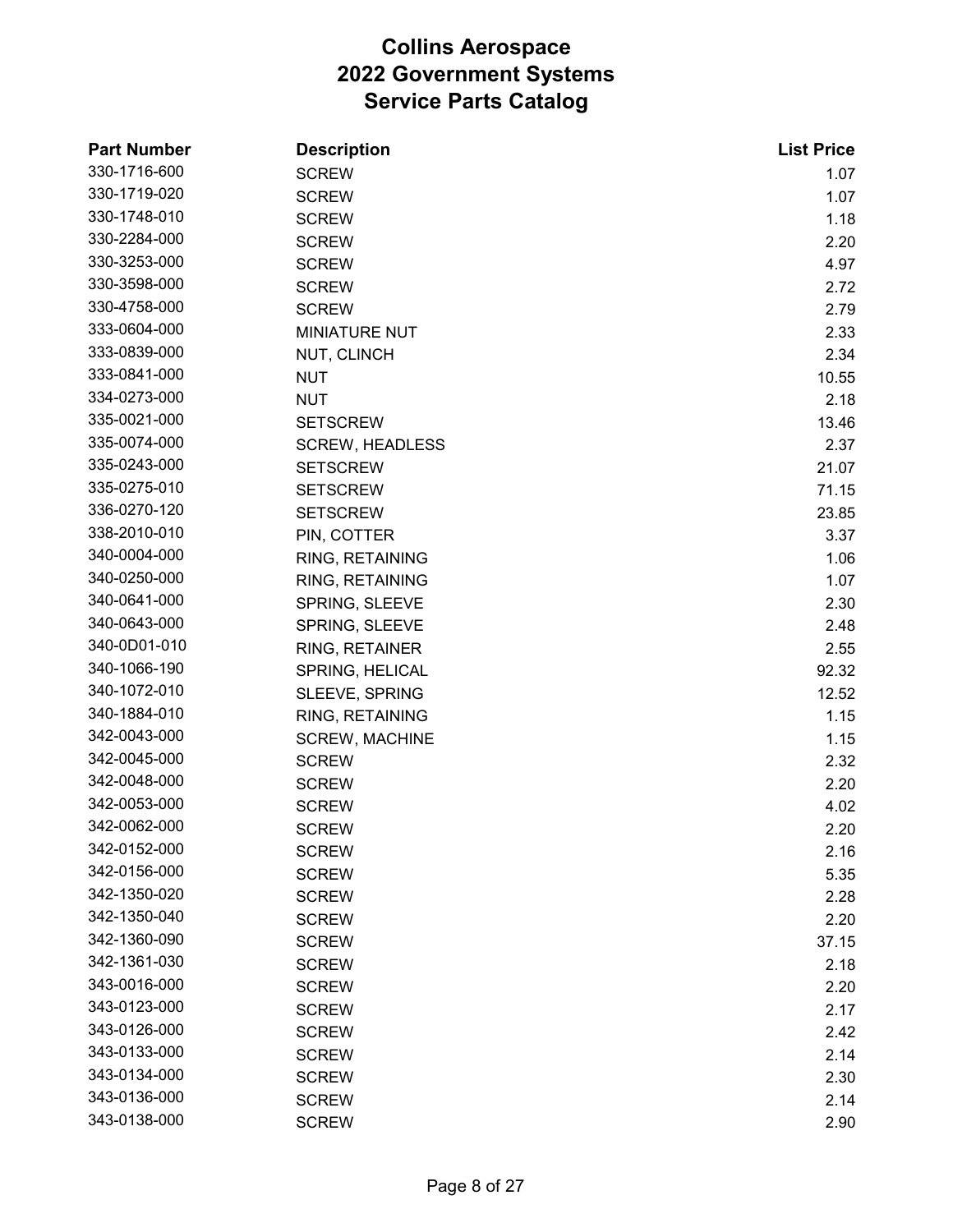| <b>Part Number</b> | <b>Description</b>                | <b>List Price</b> |
|--------------------|-----------------------------------|-------------------|
| 343-0169-000       | <b>SCREW</b>                      | 2.19              |
| 343-0174-000       | <b>SCREW</b>                      | 2.15              |
| 343-0226-000       | <b>SCREW</b>                      | 2.63              |
| 343-0285-000       | <b>SCREW</b>                      | 1.06              |
| 343-0298-000       | <b>SCREW</b>                      | 1.06              |
| 343-0299-000       | <b>SCREW</b>                      | 2.18              |
| 343-0345-000       | <b>SCREW</b>                      | 17.14             |
| 343-0347-000       | <b>SCREW</b>                      | 4.52              |
| 343-0368-000       | <b>SCREW</b>                      | 30.69             |
| 343-0837-000       | <b>SCREW</b>                      | 8.04              |
| 343-1779-000       | <b>SCREW</b>                      | 4.88              |
| 343-1785-000       | <b>SCREW</b>                      | 25.31             |
| 343-1844-000       | <b>SCREW</b>                      | 12.68             |
| 343-1905-000       | <b>SCREW</b>                      | 34.63             |
| 347-0023-000       | <b>SCREW</b>                      | 1.06              |
| 351-0514-010       | <b>SWITCHING REGULATOR</b>        | 51.96             |
| 351-0656-010       | <b>COMPARATOR</b>                 | 4.53              |
| 351-1029-010       | <b>AMPLIFIER</b>                  | 21.64             |
| 351-1094-110       | <b>LINEAR COMPARATOR</b>          | 66.94             |
| 351-1112-010       | IC. LINEAR                        | 859.32            |
| 351-1120-260       | <b>VOLT REGULATOR</b>             | 3.74              |
| 351-1141-052       | <b>OPERATIONAL AMPLIFIER</b>      | 62.58             |
| 351-1166-020       | LINEAR DUAL COMPARATOR            | 79.50             |
| 351-1262-020       | IC, LINEAR                        | 18.83             |
| 351-1278-020       | <b>COMPARATOR</b>                 | 5.68              |
| 351-1285-010       | <b>PWM</b>                        | 40.80             |
| 351-1286-040       | <b>LINEAR AMPLIFIER</b>           | 17.09             |
| 351-1357-040       | MICROCIRCUIT, HYBRID              | 2280.55           |
| 351-1392-010       | <b>OPERATIONAL AMPLIFIER</b>      | 67.98             |
| 351-1392-190       | <b>OPERATIONAL AMPLIFIER</b>      | 3.55              |
| 351-1459-042       | <b>MODULATOR</b>                  | 93.82             |
| 351-1463-012       | <b>TRANSISTOR</b>                 | 175.66            |
| 351-1523-022       | MICROCIRCUIT, LOGIC GATES         | 31.74             |
| 351-1523-040       | <b>LOGIC GATES AND SWITCHES</b>   | 20.22             |
| 351-1527-010       | MICROCIRCUIT, DIGITAL             | 394.11            |
| 351-1708-010       | IC, DIGITAL LOGIC                 | 55.02             |
| 351-1724-090       | <b>LOGIC GATES</b>                | 24.31             |
| 351-1797-020       | <b>BUFFER HEX</b>                 | 46.34             |
| 351-2428-010       | MICROCIRCUIT, HYBRID, AMPLIFIER   | 711.99            |
| 351-2471-020       | <b>OPERATIONAL AMPLIFIER</b>      | 6.02              |
| 351-3113-100       | MICROCIRCUIT, DIGITAL LOGIC, GATE | 3.67              |
| 351-3128-010       | MEMORY, EEPROM                    | 300.04            |
| 351-3224-430       | REMOVABLE STORAGE MEDIA           | 278.73            |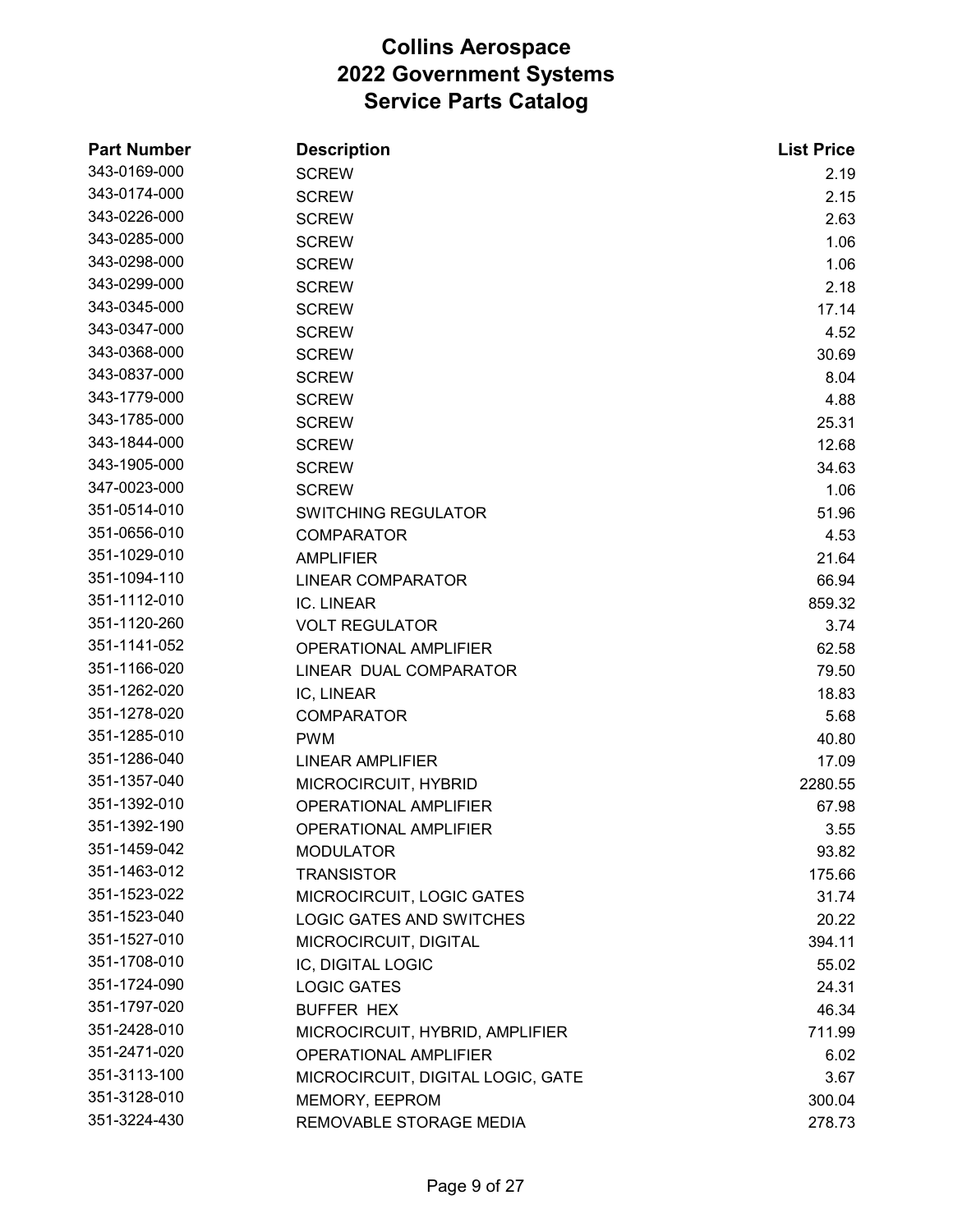| <b>Part Number</b> | <b>Description</b>               | <b>List Price</b> |
|--------------------|----------------------------------|-------------------|
| 351-3245-010       | MEMORY, SRAM                     | 27.14             |
| 351-3394-020       | <b>STATIC RAM</b>                | 12.88             |
| 351-3482-010       | <b>OPERATIONAL AMPLIFIER</b>     | 18.09             |
| 351-3630-040       | MICROCIRCUIT DIGITAL             | 19.68             |
| 351-3704-120       | DCODE / DEMUX                    | 4.54              |
| 351-3705-090       | <b>BUFFER, INVERTER</b>          | 4.28              |
| 351-4133-010       | <b>CUSTOM GATE ARRAY</b>         | 505.89            |
| 351-4228-010       | <b>ASIC</b>                      | 588.94            |
| 351-4878-010       | <b>CUS ANLG BS INPUT</b>         | 69.16             |
| 351-7389-020       | <b>DIGITAL LOGIC</b>             | 26.84             |
| 351-8160-010       | <b>DIGITAL LOGIC</b>             | 47.86             |
| 351-8160-030       | DIGITAL, CMOS                    | 33.10             |
| 351-8160-070       | MICROCIRCUIT, DIGITAL            | 24.00             |
| 351-8160-080       | MICROCIRCUIT, DIGITAL            | 27.35             |
| 351-8197-010       | <b>DIGITAL LOGIC</b>             | 32.24             |
| 351-8236-020       | ANALOG MULTIPLEXER               | 3.05              |
| 351-8236-040       | ANALOG MULTIPLEXER               | 22.45             |
| 351-8289-010       | IC, DIGITAL LOGIC                | 45.43             |
| 351-8386-010       | <b>DIGITAL REGISTER</b>          | 48.41             |
| 351-8386-012       | <b>INTEGRATED CIRCUIT</b>        | 56.82             |
| 351-8597-012       | <b>BUS REGISTER</b>              | 31.04             |
| 351-8804-092       | MICROCIRCUIT, DIGITAL            | 26.43             |
| 351-9851-010       | ANALOG IC, MULTIPLEXER OR SWITCH | 8.74              |
| 352-0400-010       | <b>TRANSISTOR</b>                | 30.12             |
| 352-0441-000       | <b>TRANSISTOR</b>                | 169.78            |
| 352-0479-001       | <b>TRANSISTOR</b>                | 17.30             |
| 352-0550-000       | <b>TRANSISTOR</b>                | 12.92             |
| 352-0551-011       | <b>TRANSISTOR</b>                | 21.08             |
| 352-0581-011       | <b>TRANSISTOR</b>                | 775.37            |
| 352-0596-030       | <b>TRANSISTOR</b>                | 23.13             |
| 352-0603-020       | <b>TRANSISTOR</b>                | 38.30             |
| 352-0672-010       | <b>TRANSISTOR</b>                | 51.80             |
| 352-0677-040       | <b>TRANSISTOR</b>                | 32.34             |
| 352-0734-020       | <b>TRANSISTOR</b>                | 17.61             |
| 352-0745-030       | <b>TRANSISTOR</b>                | 41.39             |
| 352-0782-030       | <b>TRANSISTOR</b>                | 3.88              |
| 352-0791-040       | <b>TRANSISTOR</b>                | 25.26             |
| 352-1005-030       | <b>TRANSISTOR</b>                | 36.70             |
| 352-1014-020       | <b>TRANSISTOR</b>                | 41.49             |
| 352-1015-020       | <b>TRANSISTOR</b>                | 71.76             |
| 352-1083-030       | <b>TRANSISTOR</b>                | 3.66              |
| 352-1970-040       | <b>TRANSISTOR</b>                | 7.87              |
| 352-3002-160       | <b>TRANSISTOR</b>                | 5.83              |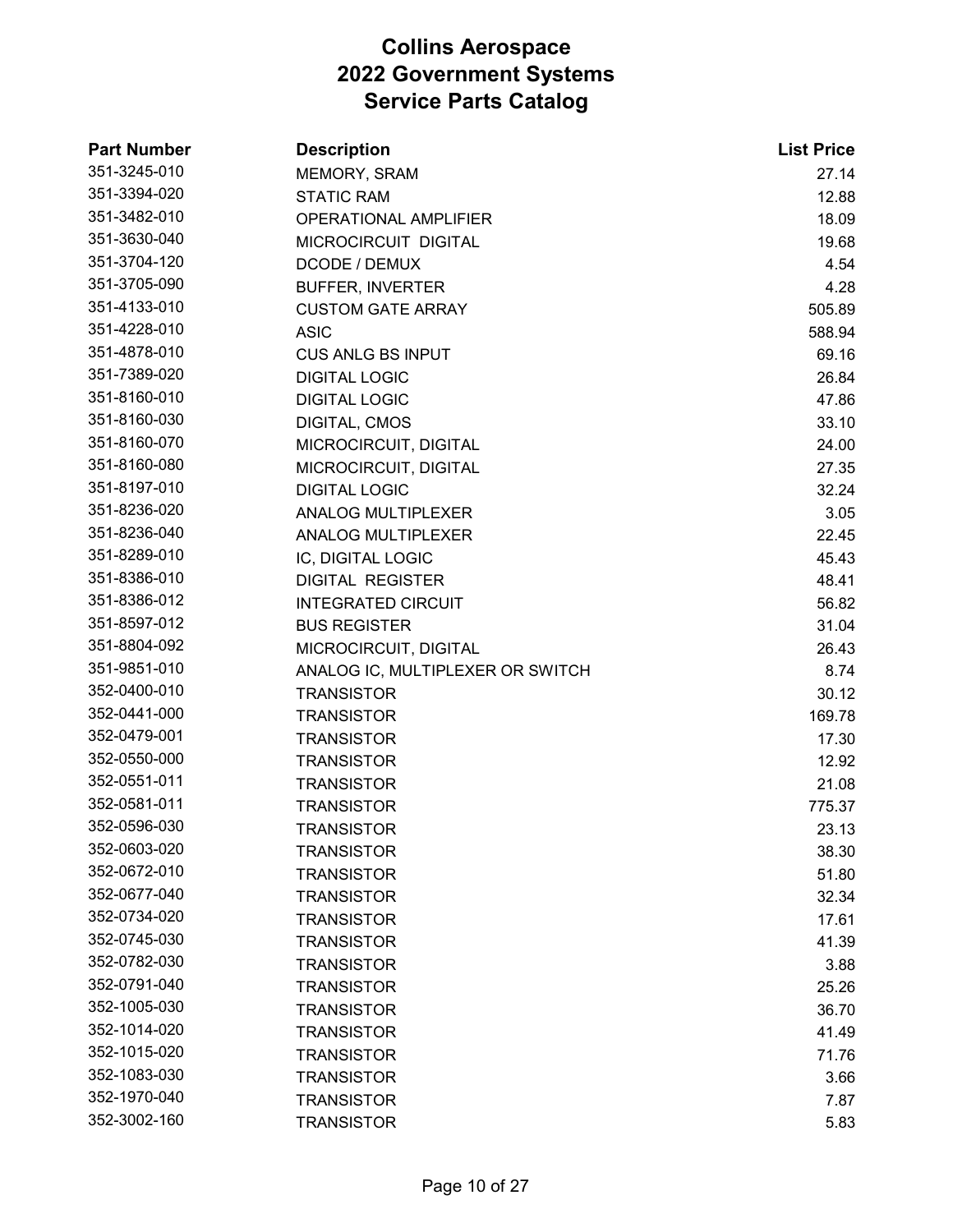| <b>Part Number</b> | <b>Description</b>        | <b>List Price</b> |
|--------------------|---------------------------|-------------------|
| 352-7512-010       | <b>TRANSISTOR</b>         | 37.72             |
| 352-7935-020       | <b>TRANSISTOR</b>         | 448.58            |
| 352-8000-040       | <b>TRANSISTOR</b>         | 13.59             |
| 352-8002-040       | <b>TRANSISTOR</b>         | 14.96             |
| 352-9114-020       | <b>TRANSISTOR</b>         | 4.26              |
| 352-9508-000       | <b>HARDWARE</b>           | 13.30             |
| 352-9552-550       | <b>INSULATOR, DISK</b>    | 1.11              |
| 352-9582-030       | <b>INSUL / SPACER PAD</b> | 30.40             |
| 352-9648-060       | <b>INSULATOR, PLATE</b>   | 36.62             |
| 352-9653-030       | <b>MOUNTING KIT</b>       | 2.59              |
| 352-9663-030       | <b>INSULATOR, PLATE</b>   | 2.17              |
| 352-9855-060       | <b>INSULATOR, BUSHING</b> | 2.26              |
| 352-9882-020       | INSUL / SPCR PAD, MICA    | 1.13              |
| 353-0293-010       | <b>VISIBLE LED</b>        | 4.48              |
| 353-2607-000       | <b>DIODE</b>              | 7.24              |
| 353-2710-000       | <b>DIODE</b>              | 1.14              |
| 353-2714-000       | <b>DIODE</b>              | 3.59              |
| 353-2716-000       | <b>DIODE</b>              | 12.06             |
| 353-2724-000       | <b>DIODE</b>              | 7.79              |
| 353-2903-010       | <b>DIODE</b>              | 144.89            |
| 353-3173-000       | <b>DIODE</b>              | 17.67             |
| 353-3179-000       | <b>DIODE</b>              | 10.94             |
| 353-3591-020       | <b>DIODE</b>              | 32.18             |
| 353-3591-060       | <b>DIODE</b>              | 38.83             |
| 353-3591-070       | <b>DIODE</b>              | 12.40             |
| 353-3591-200       | <b>DIODE</b>              | 2.53              |
| 353-3644-011       | <b>DIODE</b>              | 12.26             |
| 353-3729-011       | <b>DIODE</b>              | 1671.74           |
| 353-3733-020       | <b>DIODE</b>              | 118.91            |
| 353-3793-040       | <b>DIODE</b>              | 924.76            |
| 353-4062-020       | <b>DIODE</b>              | 90.93             |
| 353-6496-020       | <b>DIODE</b>              | 4.42              |
| 353-6496-040       | <b>DIODE</b>              | 32.19             |
| 353-6496-060       | <b>DIODE</b>              | 17.39             |
| 353-6556-021       | <b>DIODE</b>              | 51.14             |
| 353-6558-010       | <b>DIODE</b>              | 27.88             |
| 353-6566-021       | <b>DIODE</b>              | 1191.96           |
| 353-8133-060       | <b>DIODE</b>              | 4.85              |
| 353-8135-020       | <b>DIODE</b>              | 2.15              |
| 353-8145-010       | <b>DIODE</b>              | 52.46             |
| 353-8504-520       | <b>DIODE</b>              | 161.35            |
| 353-9009-422       | <b>DIODE</b>              | 13.17             |
| 353-9039-200       | <b>DIODE</b>              | 69.03             |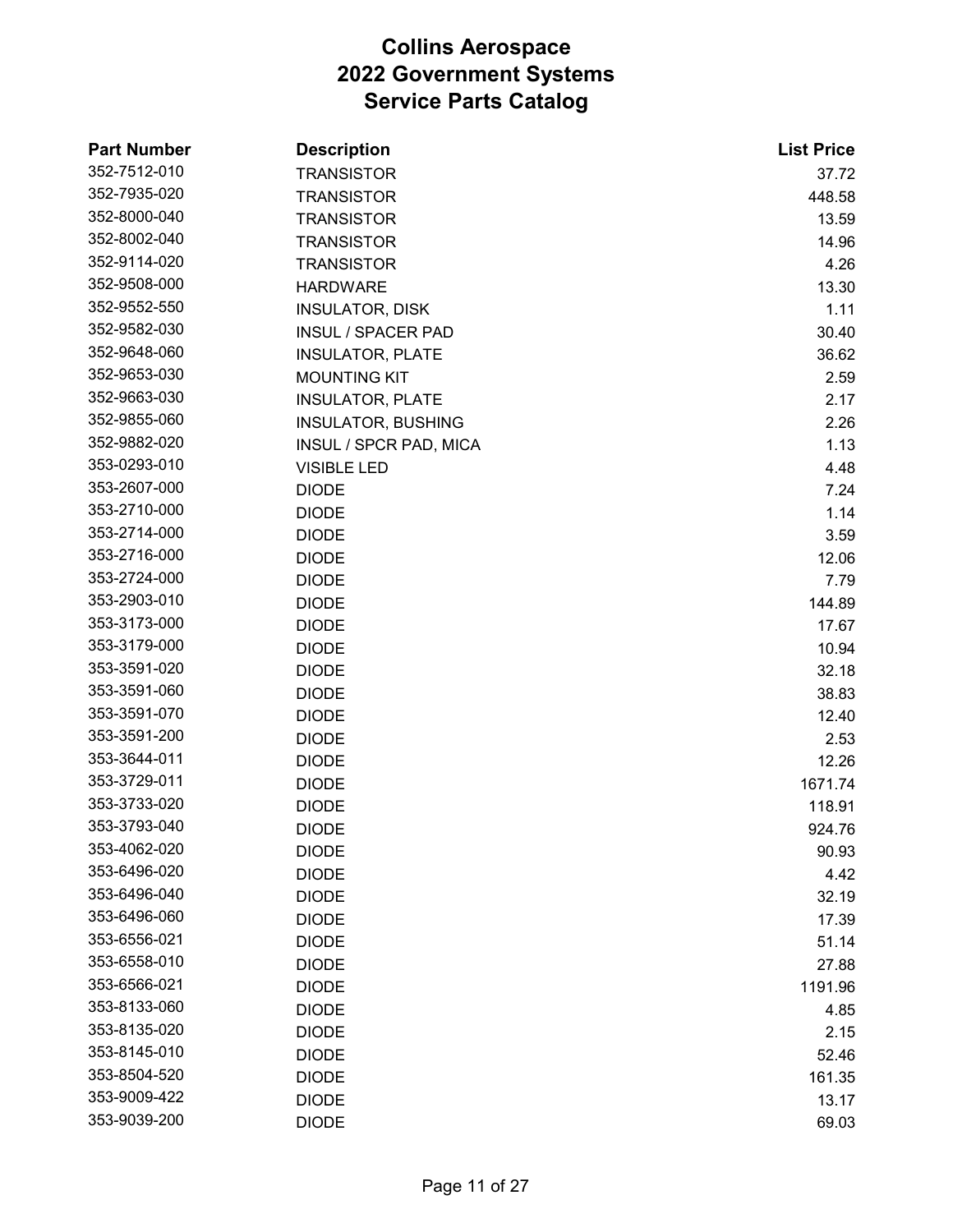| <b>Part Number</b> | <b>Description</b>              | <b>List Price</b> |
|--------------------|---------------------------------|-------------------|
| 353-9048-080       | <b>DIODE</b>                    | 85.44             |
| 357-0075-030       | <b>CONNECTOR</b>                | 25.10             |
| 357-0622-010       | <b>CONNECTOR</b>                | 151.17            |
| 357-0622-030       | <b>CONNECTOR</b>                | 188.22            |
| 357-0622-120       | <b>CONNECTOR</b>                | 200.24            |
| 357-0622-130       | <b>CONNECTOR</b>                | 243.36            |
| 357-0623-160       | <b>CONNECTOR</b>                | 595.80            |
| 357-7204-010       | <b>CONNECTOR</b>                | 433.15            |
| 357-7279-080       | <b>CONNECTOR</b>                | 448.99            |
| 357-7279-090       | <b>CONNECTOR</b>                | 718.21            |
| 357-7353-050       | <b>CONNECTOR</b>                | 62.40             |
| 357-7448-030       | ADAPTER, CONNECTOR              | 53.87             |
| 357-7902-050       | <b>CONNECTOR</b>                | 2054.82           |
| 357-8999-020       | <b>RESISTIVE TERMINATIONS</b>   | 887.33            |
| 357-9111-000       | <b>CONNECTOR</b>                | 42.97             |
| 357-9322-010       | CONNECTOR, RECEPTACLE           | 484.31            |
| 357-9326-000       | <b>CONNECTOR</b>                | 95.11             |
| 357-9441-000       | <b>CONNECTOR</b>                | 300.48            |
| 357-9475-000       | BACKSHELL, ELECTRICAL CONNECTOR | 150.53            |
| 357-9559-000       | <b>MATING CONNECTOR</b>         | 435.56            |
| 357-9666-000       | <b>CONNECTOR</b>                | 195.81            |
| 357-9692-090       | <b>CONNECTOR</b>                | 227.85            |
| 359-0305-580       | <b>CONNECTOR</b>                | 391.74            |
| 359-0608-090       | CONTACT                         | 2.22              |
| 359-0608-130       | <b>CONTACT</b>                  | 2.39              |
| 359-0625-030       | PLUG, SEALING                   | 2.31              |
| 359-0637-070       | <b>STRAIN RELIEF</b>            | 72.67             |
| 359-0645-020       | <b>CONNECTOR</b>                | 210.50            |
| 359-0645-440       | CONNECTOR, PLUG, ELECTRICAL     | 454.44            |
| 359-0645-590       | <b>CONNECTOR</b>                | 566.94            |
| 359-0657-110       | <b>CONNECTOR</b>                | 428.49            |
| 359-1001-010       | <b>CONTACT</b>                  | 2.96              |
| 359-1001-020       | <b>CONTACT</b>                  | 2.19              |
| 359-4078-010       | TOOLS, INSERTION - EXTRACTION   | 228.95            |
| 359-7007-020       | CLAMP, STRAIN RELIEF            | 78.51             |
| 359-7007-070       | <b>CLAMP, STRAIN RELIEF</b>     | 97.57             |
| 359-7504-080       | <b>CONNECTOR, PLUG</b>          | 164.46            |
| 359-7504-160       | CONNECTOR, PLUG                 | 340.48            |
| 359-7504-250       | <b>CONNECTOR, PLUG</b>          | 245.02            |
| 359-7504-290       | CONNECTOR, PLUG                 | 209.65            |
| 360-0079-430       | JACK, TIP                       | 2.16              |
| 360-0248-000       | JACK, TIP                       | 4.58              |
| 360-2001-010       | JACK, TIP                       | 17.57             |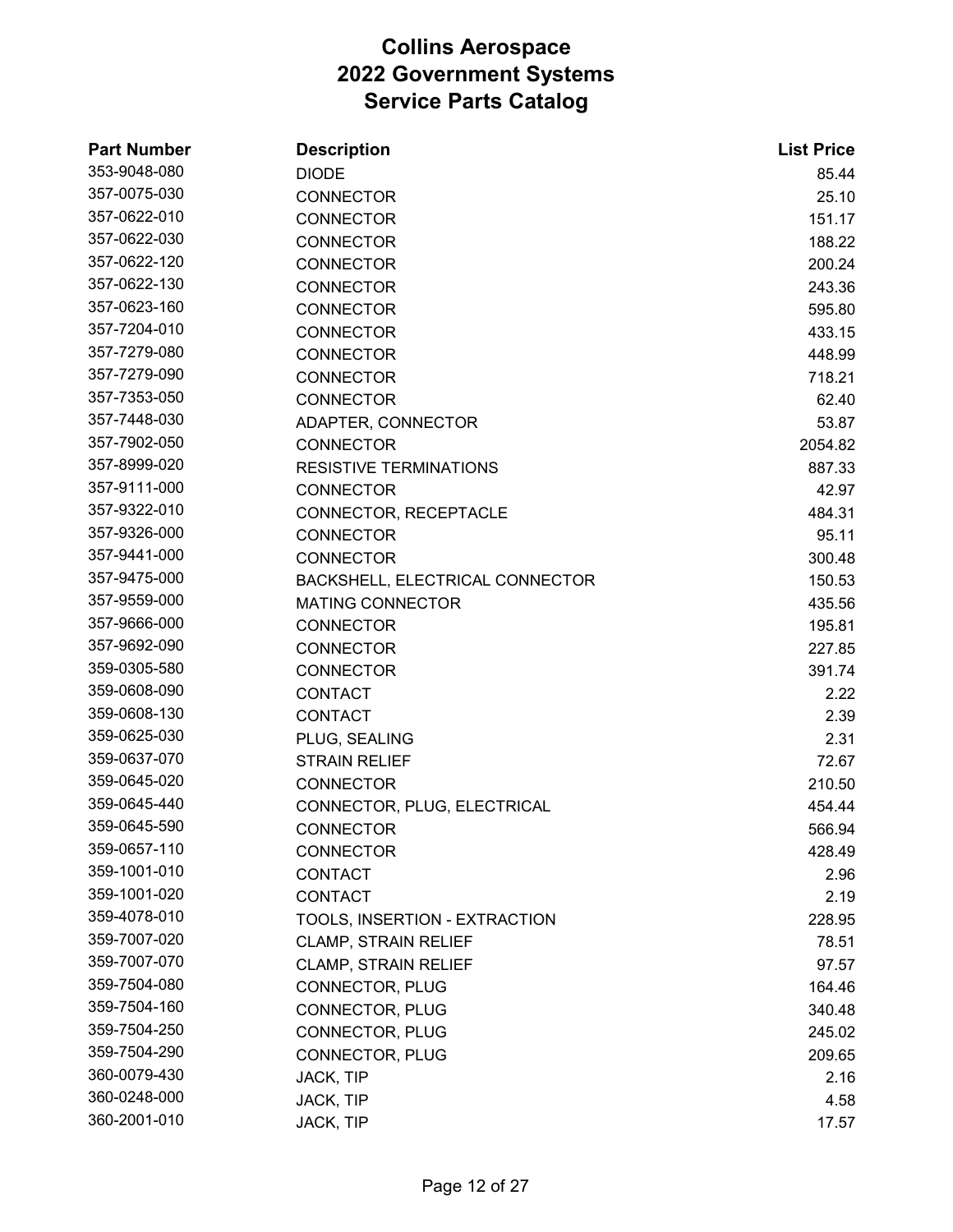| <b>Part Number</b> | <b>Description</b>                | <b>List Price</b> |
|--------------------|-----------------------------------|-------------------|
| 361-0321-110       | JACK, TIP                         | 61.22             |
| 370-2453-040       | <b>CAP PROTECTIVE</b>             | 17.69             |
| 37025-1            | <b>SHIM</b>                       | 168.91            |
| 37089-3            | MOUNTING, JACKSCREW               | 3416.65           |
| 371-0040-050       | <b>CONNECTOR</b>                  | 305.67            |
| 371-0144-000       | CONNECTOR, BACKSHELL              | 43.20             |
| 371-0145-000       | CONNECTOR, BACKSHELL              | 30.02             |
| 371-0146-000       | CONNECTOR, BACKSHELL              | 28.71             |
| 371-0147-000       | <b>CONNECTOR</b>                  | 34.39             |
| 371-0922-040       | <b>CONNECTOR</b>                  | 16.74             |
| 371-1301-010       | <b>CONNECTOR</b>                  | 116.56            |
| 371-8087-000       | <b>CONNECTOR PLUG</b>             | 224.78            |
| 371-9037-010       | <b>CONNECTOR</b>                  | 1333.75           |
| 372-0033-260       | <b>CONNECTOR</b>                  | 13.37             |
| 372-0044-180       | HOUSING, CONNECTOR                | 14.58             |
| 372-0313-040       | CONNECTOR, RECEPTACLE             | 15.54             |
| 372-0415-090       | <b>CONNECTOR</b>                  | 4.80              |
| 372-2235-013       | HOUSING, CONTACT                  | 6.87              |
| 372-2501-040       | <b>CONTACT</b>                    | 2.35              |
| 372-2501-090       | <b>CONTACT</b>                    | 3.14              |
| 372-2514-080       | CONTACT                           | 6.78              |
| 372-2601-143       | <b>CONTACT</b>                    | 3.72              |
| 372-2602-020       | CONTACT                           | 4.20              |
| 372-2624-050       | HOUSING, CONN                     | 37.63             |
| 372-2628-012       | <b>CONNECTOR</b>                  | 259.17            |
| 372-2629-017       | HOUSING, CONNECTOR                | 672.52            |
| 372-2635-010       | <b>SEAL</b>                       | 33.22             |
| 372-7566-130       | CONNECTOR, PCB, RECEPTACLE        | 26.08             |
| 37288-1            | <b>WASHER</b>                     | 248.94            |
| 373-3070-000       | WASHER, LOCK CD PL BRZ            | 97.50             |
| 37365-3            | REFLECTOR, LOWER COMBINER         | 15820.29          |
| 379-0309-030       | <b>COAXIAL TERMINATION, FIXED</b> | 2911.01           |
| 380-1095-110       | <b>RESISTOR, VARIABLE</b>         | 17.65             |
| 382-0060-010       | <b>RESISTOR, VARIABLE</b>         | 7115.18           |
| 410-0456-030       | RELAY, ARMATURE                   | 344.94            |
| 410-0469-040       | <b>RELAY, ARMATURE</b>            | 1899.83           |
| 410-0591-010       | <b>VACUUM RELAY</b>               | 849.75            |
| 410-0591-050       | RELAY, VACUUM                     | 1289.07           |
| 410-0606-020       | RELAY, VACUUM                     | 745.44            |
| 410-0615-010       | RELAY, COAXIAL                    | 3626.76           |
| 421-0074-000       | <b>WIRE</b>                       | 6.83              |
| 424-0928-010       | CABLE, SPECIAL PURPOSE            | 22.93             |
| 425-0058-010       | CABLE, RADIO FREQUENCY            | 10.85             |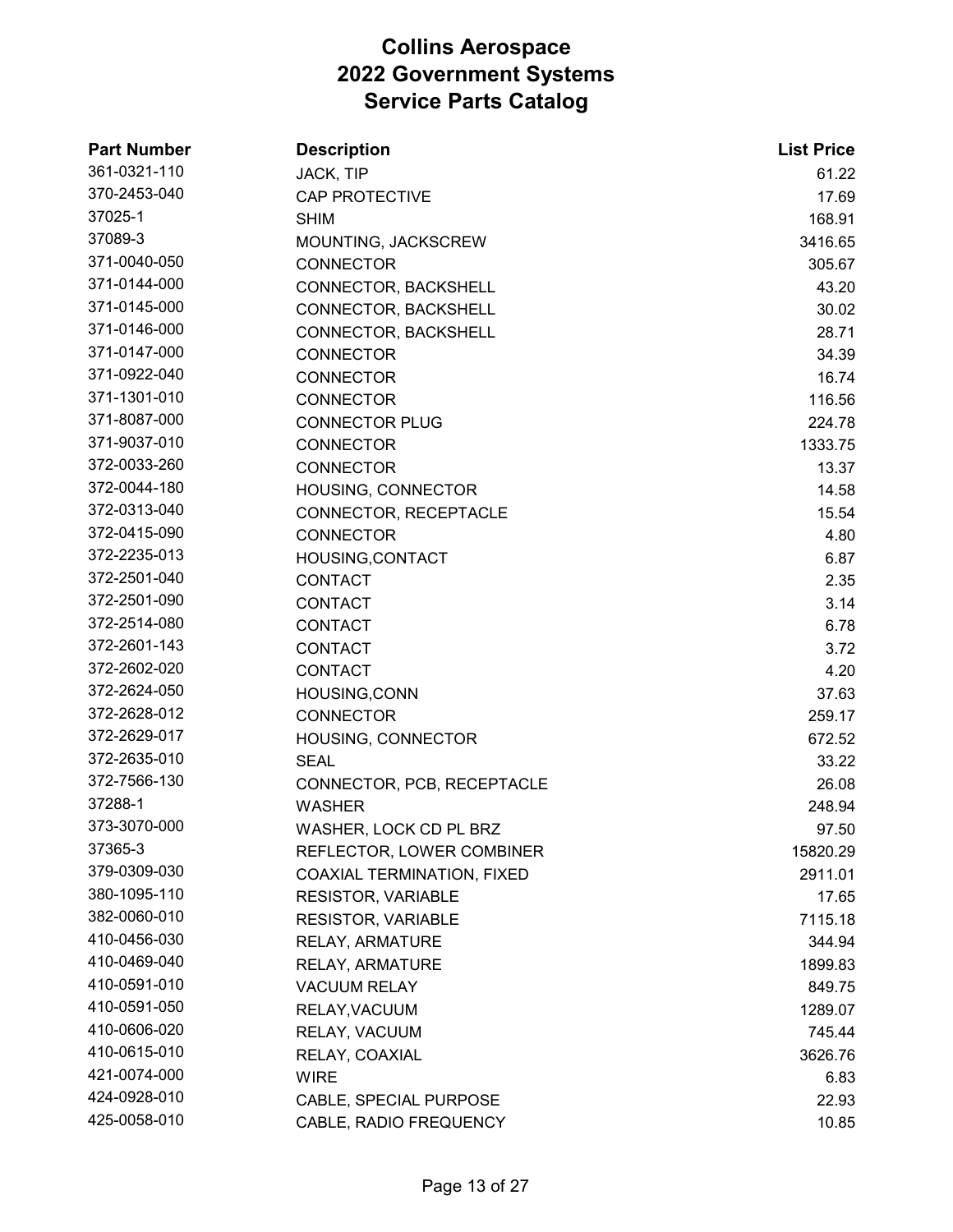| <b>Part Number</b> | <b>Description</b>                     | <b>List Price</b> |
|--------------------|----------------------------------------|-------------------|
| 425-0059-010       | CABLE, RADIO FREQUENCY                 | 13.60             |
| 425-0264-010       | CABLE, COAXIAL                         | 39.72             |
| 426-5435-270       | <b>CABLE ASSEMBLY</b>                  | 279.27            |
| 426-5435-280       | <b>CABLE ASSEMBLY</b>                  | 274.62            |
| 428-0282-050       | <b>WIRE</b>                            | 2.67              |
| 428-0282-090       | <b>WIRE</b>                            | 2.14              |
| 428-0282-210       | <b>WIRE</b>                            | 2.22              |
| 428-0282-220       | <b>WIRE</b>                            | 2.27              |
| 428-0298-010       | <b>WIRE</b>                            | 3.69              |
| 428-0298-060       | <b>WIRE</b>                            | 3.49              |
| 428-4822-000       | <b>WIRE</b>                            | 2.18              |
| 428-4825-000       | <b>WIRE</b>                            | 2.32              |
| 430-1001-000       | COPPER, TAPE                           | 52.77             |
| 430-1045-040       | <b>WIRE</b>                            | 133.22            |
| 431-0469-000       | <b>WIRE</b>                            | 2.18              |
| 435-0001-020       | CLAMP, LOOP                            | 3.77              |
| 435-0002-050       | CABLE ACCESSORY, CABLE TIE             | 6.21              |
| 435-0002-090       | <b>CLAMP</b>                           | 2.14              |
| 435-1169-040       | STRAP, TIEDOWN                         | 1.46              |
| 435-1169-610       | STRAP, TIEDOWN                         | 2.33              |
| 435-1169-630       | STRAP, TIEDOWN                         | 2.25              |
| 439-0778-010       | <b>WIRE</b>                            | 2.24              |
| 439-0778-070       | <b>WIRE</b>                            | 2.32              |
| 439-0778-100       | <b>WIRE</b>                            | 2.25              |
| 439-4000-000       | <b>WIRE</b>                            | 2.18              |
| 440-4027-000       | <b>WIRE</b>                            | 2.20              |
| 440-4032-000       | <b>WIRE</b>                            | 2.14              |
| 458-0973-000       | METER, TIME TOTALIZING                 | 3036.05           |
| 482-4000-010       | <b>INCLINOMETER ASSEMBLY</b>           | 3819.59           |
| 482-5133-020       | METER MOVEMENT                         | 7445.77           |
| 482-5148-010       | <b>METER MOVEMENT</b>                  | 8833.63           |
| 540-9006-003       | POST, ELECTRICAL, MECHANICAL EQUIPMENT | 7.94              |
| 540-9039-003       | <b>POST</b>                            | 4.03              |
| 540-9041-003       | <b>POST</b>                            | 4.00              |
| 540-9221-003       | <b>POST</b>                            | 8.57              |
| 540-9233-003       | POST, ELECTRICAL, MECHANICAL EQUIPMENT | 60.37             |
| 541-5962-002       | SPACER, ROUND                          | 13.29             |
| 541-5978-002       | SPACER, ROUND                          | 5.13              |
| 541-6506-002       | <b>BRACKET BOLT ASSEMBLY</b>           | 12.00             |
| 544-0139-003       | <b>STRAP GND</b>                       | 33.18             |
| 544-3643-002       | <b>CLAMP</b>                           | 4.38              |
| 547-5259-002       | <b>BLADE KNIFE</b>                     | 3390.02           |
| 547-8177-008       | <b>BUSHING</b>                         | 4.31              |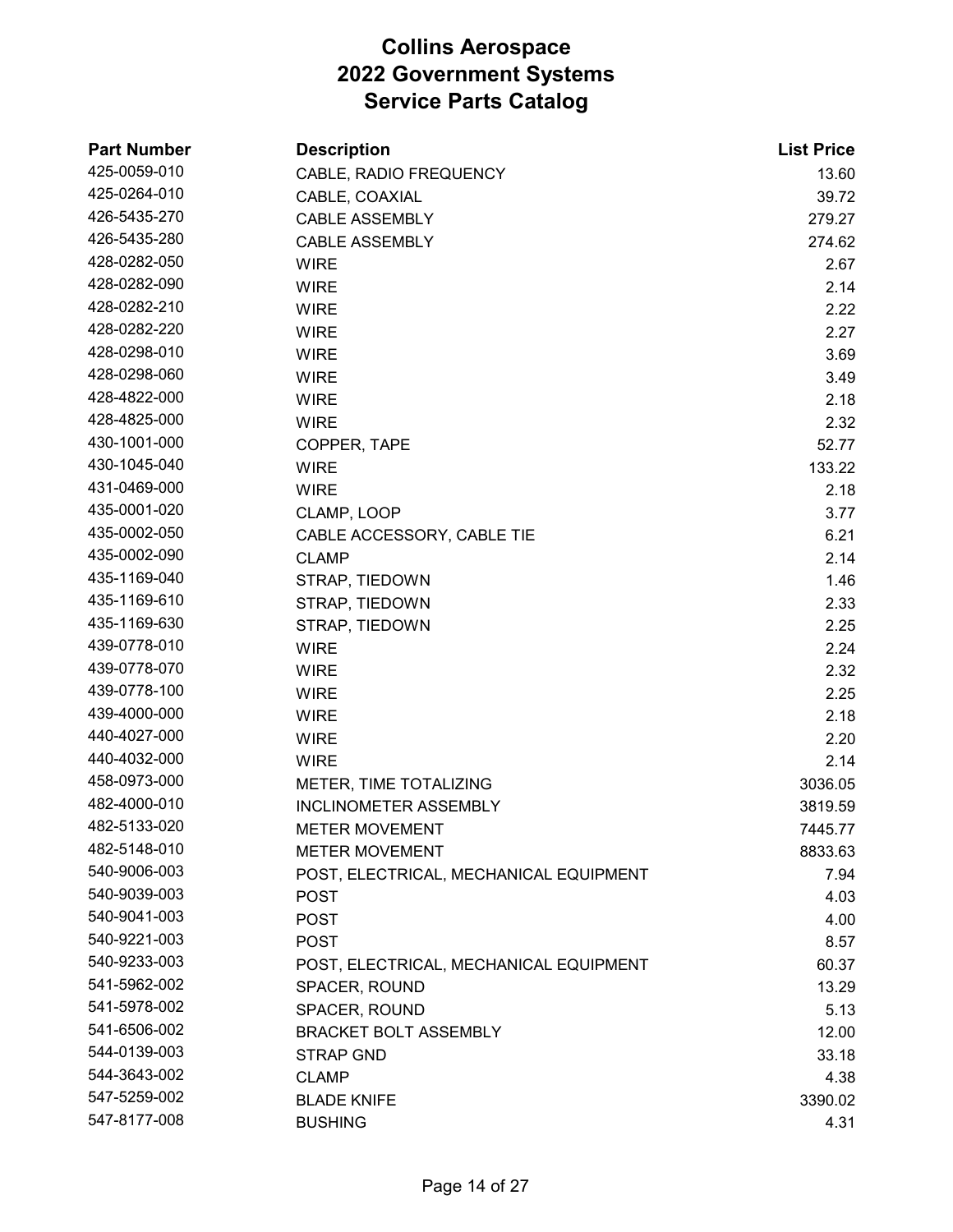| <b>Part Number</b> | <b>Description</b>             | <b>List Price</b> |
|--------------------|--------------------------------|-------------------|
| 549-3468-015       | <b>KNOB - BAR</b>              | 350.96            |
| 5962-8513101XX     | <b>MICROCIRCUIT</b>            | 861.89            |
| 5B02021            | BUFFER, 20 - BIT               | 13.31             |
| 5B17071            | TEMPERATURE TRANSDUCER         | 40.55             |
| 5B17072            | TEMPERATURE TRANSDUCER         | 282.54            |
| 5B19012            | <b>DAC</b>                     | 487.42            |
| 600-2012-265       | FLEX PRINT 2                   | 308.99            |
| 600-2012-266       | FLEX PRINT NO. 1               | 870.52            |
| 601-0905-001       | <b>EMI INTERCONNECT</b>        | 3031.59           |
| 608-7291-001       | <b>GEAR</b>                    | 170.99            |
| 609-2029-004       | <b>CLAMP</b>                   | 798.15            |
| 609-9854-001       | SCREWEXT. RELVD. BODY          | 883.61            |
| 617-8399-001       | <b>SCREW</b>                   | 437.45            |
| 617-8406-002       | <b>GLIDESLOP</b>               | 8592.20           |
| 617-9054-001       | <b>CIRCUIT CARD ASSEMBLY</b>   | 5403.01           |
| 617-9055-001       | <b>CIRCUIT CARD ASSEMBLY</b>   | 11300.94          |
| 618-3681-001       | <b>FREQUENCY CONTROL</b>       | 13120.12          |
| 618-5706-001       | ELECTRONIC COMPONENTS ASSEMBLY | 6389.04           |
| 618-5723-001       | <b>FILTER ASSEMBLY</b>         | 2918.22           |
| 618-7213-001       | SPRING DETENT                  | 1597.20           |
| 621-2500-001       | SPACER, SLEEVE                 | 372.30            |
| 621-2502-001       | <b>COUPLING</b>                | 618.00            |
| 621-2509-001       | <b>TACAN</b>                   | 365.59            |
| 621-2512-001       | <b>HOUSING</b>                 | 171.94            |
| 621-2513-001       | COVERCONTROL                   | 692.87            |
| 621-2515-001       | KNOB, SPECIAL PURPOSE          | 210.18            |
| 621-7479-001       | <b>BLOCK SPACER</b>            | 193.88            |
| 621-7787-001       | PLATE TERMINAL                 | 26.00             |
| 621-9845-002       | COIL                           | 280.82            |
| 625-2848-001       | <b>SPACER</b>                  | 168.96            |
| 628-2122-004       | <b>KNOB</b>                    | 57.93             |
| 628-7676-014       | <b>INSULATOR</b>               | 117.88            |
| 629-7339-001       | LABEL, COVER                   | 9.86              |
| 629-7343-001       | <b>LENS</b>                    | 151.28            |
| 633-1388-001       | <b>CABLE</b>                   | 1607.73           |
| 634-0084-001       | MOD PLATE / SHELF LIFE         | 36.41             |
| 634-1348-003       | <b>BUTTON</b>                  | 15.07             |
| 634-8938-001       | <b>GASKET, MOUNT</b>           | 93.58             |
| 634-8986-001       | <b>SNUBBER</b>                 | 1024.94           |
| 634-8989-001       | PIN, HANDLE-MOUNTING           | 15.55             |
| 634-8995-001       | <b>COIL</b>                    | 15671.12          |
| 638-2178-001       | <b>COVER</b>                   | 4796.36           |
| 638-4176-001       | INSULATOR, SHOULDERED          | 148.67            |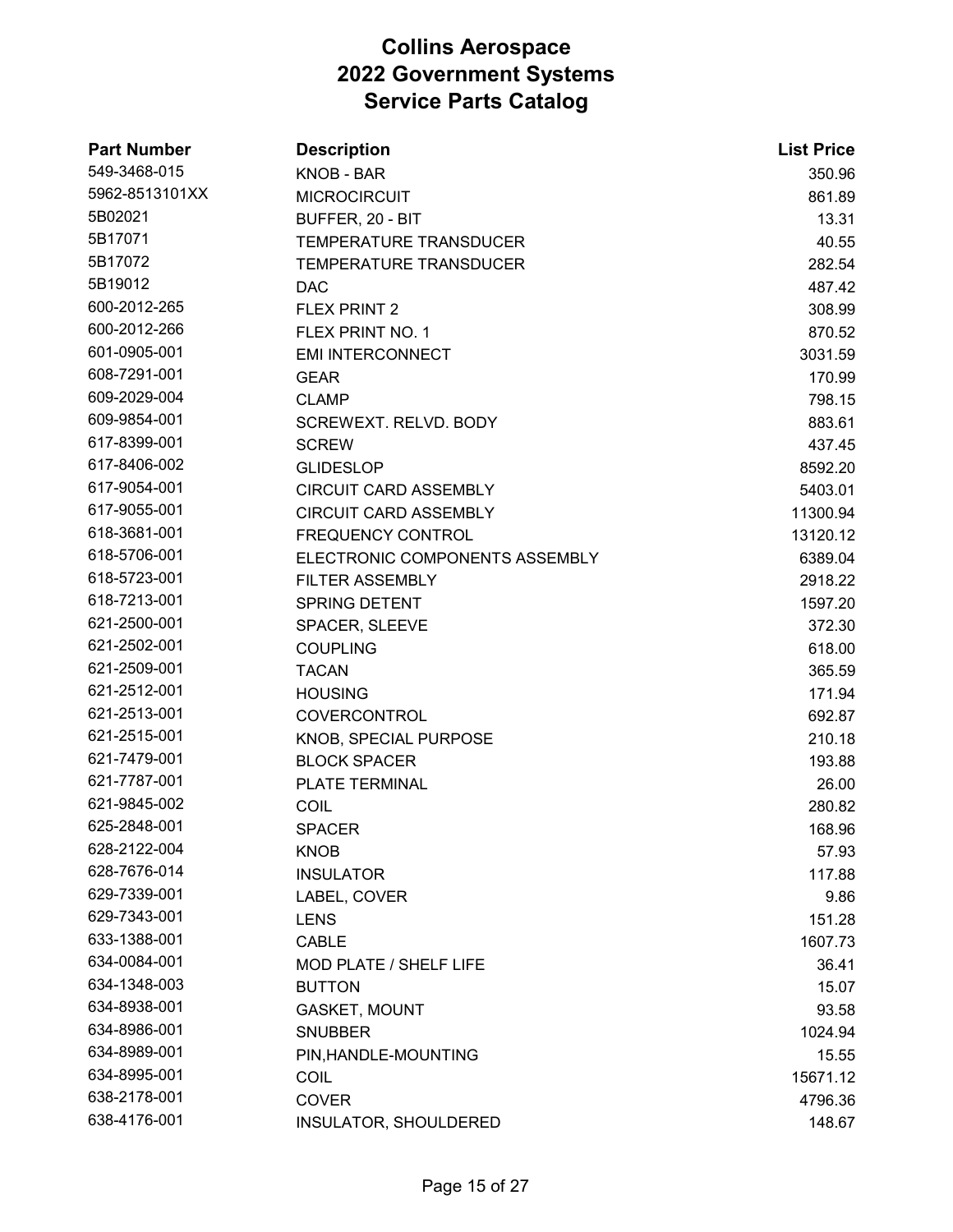| <b>Part Number</b> | <b>Description</b>               | <b>List Price</b> |
|--------------------|----------------------------------|-------------------|
| 638-4185-001       | POST, SUPPORT-RESISTOR           | 625.71            |
| 638-4207-001       | TERMINAL, OUTPUT                 | 738.17            |
| 638-9335-002       | <b>STUD EXTENSION</b>            | 74.54             |
| 638-9956-001       | <b>COVER FUSE - MOLDED</b>       | 142.10            |
| 641-8324-001       | <b>INSULATOR</b>                 | 2.73              |
| 642-1718-001       | SHAFT, SHOULDERED-SWITCH         | 4252.07           |
| 642-1987-002       | LUG, SOLDER - SP                 | 6121.16           |
| 642-1990-002       | COVER, FUSE                      | 8381.57           |
| 642-6178-001       | <b>SHIM</b>                      | 8.16              |
| 642-6178-004       | <b>SHIM</b>                      | 3.91              |
| 642-8694-001       | <b>BUSHINGINSULATING</b>         | 1290.68           |
| 645-6265-001       | <b>SPACER</b>                    | 2032.47           |
| 646-6230-001       | PRINTED WIRING, FLEXIBLE         | 3744.00           |
| 646-7074-001       | LEAD ASSEMBLY, HV                | 13640.97          |
| 646-7076-001       | COVER, BUSHING- CONN             | 420.84            |
| 646-7078-001       | <b>INSUL, TERM-CONN</b>          | 1116.17           |
| 647-3272-001       | <b>BUSHING, GUIDE, CONNECTOR</b> | 4.27              |
| 648-4293-002       | RADOME SUBASSEMBLY               | 9724.18           |
| 651-0012-008       | <b>GS RECIEVER</b>               | 3043.86           |
| 651-0018-007       | VOR / LOC INSTRUMENTATION        | 3281.60           |
| 651-0335-002       | <b>TUNER</b>                     | 7999.08           |
| 651-0336-004       | <b>CIRCUIT CARD ASSEMBLY</b>     | 6694.95           |
| 651-0337-005       | RMI DRIVER / POWER SUPPLY        | 5729.71           |
| 651-0610-001       | <b>COIL</b>                      | 2.07              |
| 651-0614-009       | <b>CABLE ASSEMBLY</b>            | 166.90            |
| 651-0614-010       | <b>CABLE ASSEMBLY</b>            | 207.65            |
| 651-0884-009       | DIAL NUMBER - MOLDED             | 2879.59           |
| 651-4556-002       | CIRCUIT CARD ASSEMBLY, ALC       | 2705.34           |
| 651-7525-002       | WINDOW, OBSERVATION              | 1232.70           |
| 652-2156-001       | BLOCK, CONNECTOR PC MOUNT        | 27.48             |
| 652-2160-001       | RING, CONNECTOR                  | 95.38             |
| 659-1021-001       | <b>TRANSISTOR, MODIFIED</b>      | 937.08            |
| 659-1022-001       | <b>TRANSISTOR, MODIFIED</b>      | 1039.68           |
| 668-0285-010       | <b>INDUCTOR, POWER</b>           | 318.20            |
| 668-0576-140       | <b>INDUCTOR</b>                  | 2.38              |
| 668-0581-020       | <b>INDUCTOR</b>                  | 17.11             |
| 672-0255-010       | <b>TRANSFORMER</b>               | 3515.89           |
| 672-0603-010       | <b>TRANSFORMER</b>               | 296.09            |
| 674-5082-010       | <b>TRANSFORMER</b>               | 979.16            |
| 676-2752-002       | <b>CIRCUIT CARD ASSEMBLY</b>     | 4520.30           |
| 676-8331-001       | <b>BUSHING, SCREW</b>            | 17.86             |
| 676-9220-001       | <b>SPACER</b>                    | 18.72             |
| 678-0225-010       | <b>REACTOR</b>                   | 3084.06           |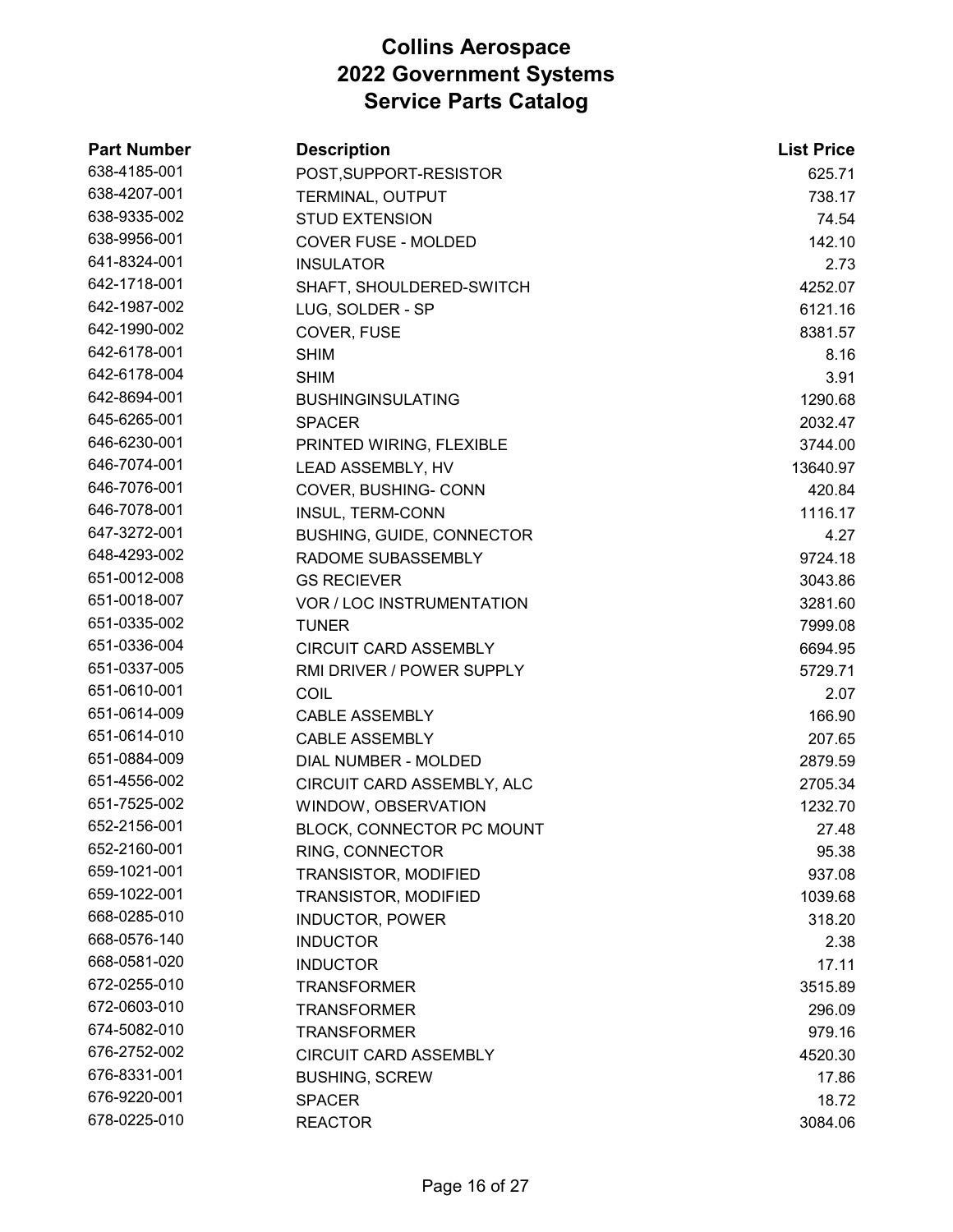| <b>Part Number</b> | <b>Description</b>                   | <b>List Price</b> |
|--------------------|--------------------------------------|-------------------|
| 685-0484-001       | TERMINAL SPECIAL PURPOSE             | 1641.73           |
| 685-8364-002       | <b>SCREW, MODIFIED</b>               | 556.98            |
| 685-9008-001       | <b>LUGTERMINAL</b>                   | 8.98              |
| 686-8779-001       | ANTENNA WIRE ASSEMBLY P - 3 AIRCRAFT | 12125.50          |
| 687-1691-002       | D/A CARD                             | 15499.44          |
| 687-4284-001       | <b>CABLE ASSEMBLY</b>                | 222.11            |
| 687-4434-003       | PLATE, SIDE - PROCESSOR              | 2088.81           |
| 687-8562-001       | POWER SUPPLY ASSEMBLY                | 11474.38          |
| 693-1184-001       | PAWL, LEADSCREW                      | 6658.20           |
| 693-1435-001       | <b>RETAINER</b>                      | 1508.44           |
| 693-1538-001       | CLAMP ASSEMBLY, DROGUE               | 1517.63           |
| 693-7583-001       | <b>RING</b>                          | 3105.58           |
| 705-1044-000       | <b>RESISTOR</b>                      | 1.11              |
| 705-1065-000       | <b>RESISTOR</b>                      | 2.20              |
| 705-1078-000       | <b>RESISTOR</b>                      | 2.22              |
| 705-1115-000       | <b>RESISTOR</b>                      | 1.09              |
| 705-2438-050       | <b>RESISTOR</b>                      | 2.35              |
| 705-2438-630       | <b>RESISTOR</b>                      | 3.74              |
| 705-2438-740       | <b>RESISTOR</b>                      | 2.18              |
| 705-2438-950       | <b>RESISTOR</b>                      | 2.56              |
| 705-2439-050       | <b>RESISTOR</b>                      | 2.18              |
| 705-3519-100       | <b>RESISTOR</b>                      | 3.82              |
| 705-3519-310       | <b>RESISTOR</b>                      | 4.45              |
| 705-3519-370       | <b>RESISTOR</b>                      | 4.07              |
| 705-3519-420       | <b>RESISTOR</b>                      | 4.37              |
| 705-3522-010       | <b>RESISTOR</b>                      | 3.42              |
| 705-3535-030       | <b>RESISTOR</b>                      | 1.22              |
| 705-3535-120       | <b>RESISTOR</b>                      | 2.20              |
| 705-3535-340       | <b>RESISTOR</b>                      | 6.17              |
| 705-3535-660       | <b>RESISTOR</b>                      | 2.20              |
| 705-3537-170       | <b>RESISTOR</b>                      | 2.27              |
| 705-3537-280       | <b>RESISTOR</b>                      | 2.25              |
| 705-3537-320       | <b>RESISTOR</b>                      | 2.26              |
| 705-3537-330       | <b>RESISTOR</b>                      | 6.88              |
| 705-3537-410       | <b>RESISTOR</b>                      | 3.29              |
| 705-3537-460       | <b>RESISTOR</b>                      | 1.09              |
| 705-3537-620       | <b>RESISTOR</b>                      | 2.32              |
| 705-3537-880       | <b>RESISTOR</b>                      | 4.02              |
| 705-3537-990       | <b>RESISTOR</b>                      | 2.14              |
| 705-3538-080       | <b>RESISTOR</b>                      | 2.14              |
| 705-3538-140       | <b>RESISTOR</b>                      | 2.31              |
| 705-3538-270       | <b>RESISTOR</b>                      | 2.27              |
| 705-3538-800       | <b>RESISTOR</b>                      | 4.13              |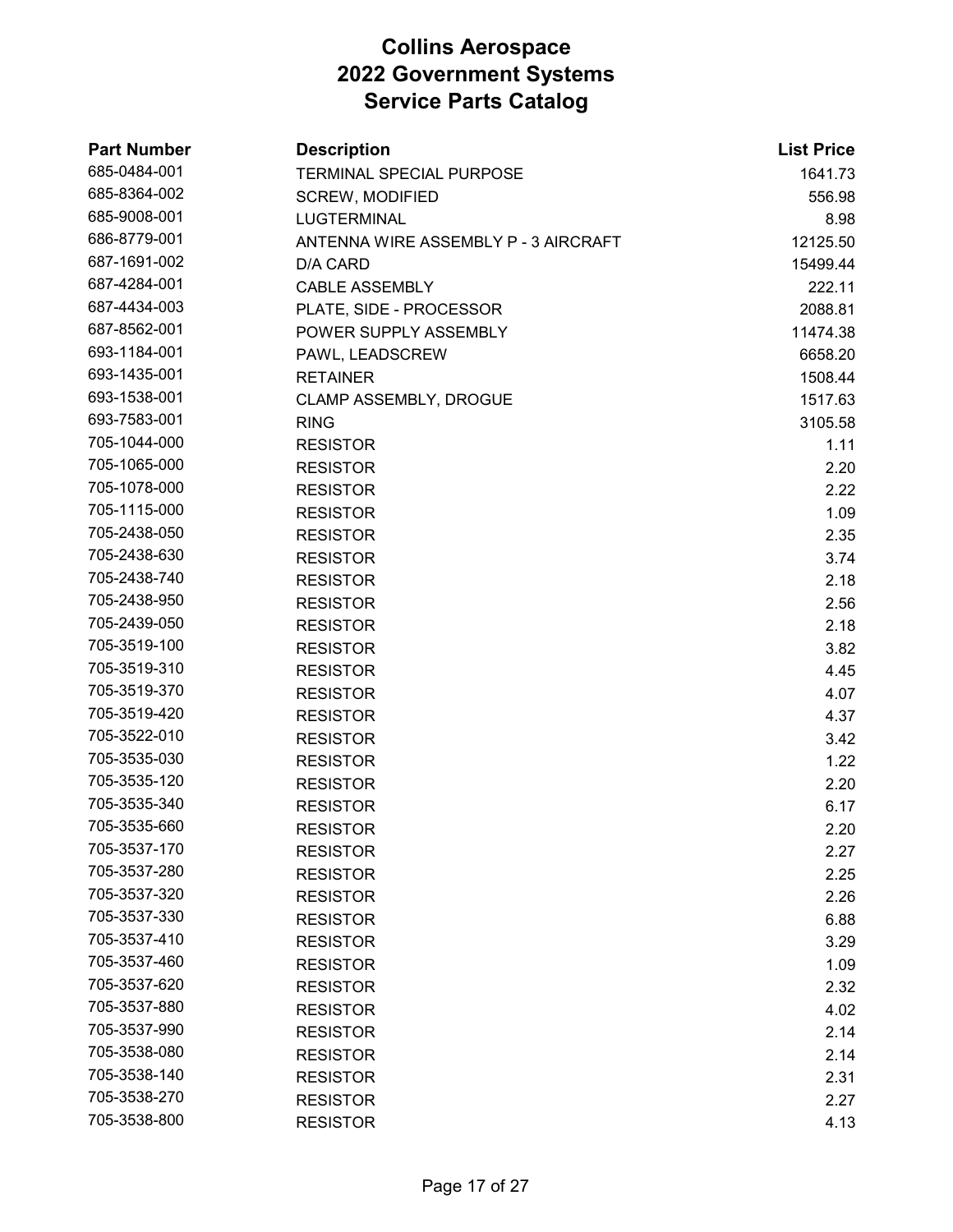| <b>Part Number</b> | <b>Description</b>              | <b>List Price</b> |
|--------------------|---------------------------------|-------------------|
| 705-3539-430       | <b>RESISTOR</b>                 | 2.20              |
| 705-3539-470       | <b>RESISTOR</b>                 | 2.20              |
| 705-3539-560       | <b>RESISTOR</b>                 | 2.78              |
| 705-3539-790       | <b>RESISTOR</b>                 | 2.14              |
| 705-3539-820       | <b>RESISTOR</b>                 | 2.32              |
| 705-3539-900       | <b>RESISTOR</b>                 | 2.15              |
| 705-3540-100       | <b>RESISTOR</b>                 | 2.33              |
| 705-3540-270       | <b>RESISTOR</b>                 | 2.20              |
| 705-3540-350       | <b>RESISTOR</b>                 | 2.40              |
| 705-3540-430       | <b>RESISTOR</b>                 | 1.10              |
| 705-3540-540       | <b>RESISTOR</b>                 | 2.20              |
| 705-3551-970       | <b>RESISTOR</b>                 | 2.25              |
| 705-3605-210       | <b>RESISTOR</b>                 | 2.25              |
| 705-3605-330       | <b>RESISTOR</b>                 | 2.21              |
| 705-3605-700       | <b>RESISTOR</b>                 | 2.11              |
| 705-3605-830       | <b>RESISTOR</b>                 | 1.17              |
| 705-5975-810       | <b>RESISTOR</b>                 | 6.72              |
| 721-0568-050       | <b>RESISTOR</b>                 | 313.75            |
| 724-0638-600       | <b>RESISTOR</b>                 | 7.19              |
| 724-0638-940       | <b>RESISTOR</b>                 | 3.63              |
| 724-0639-070       | <b>RESISTOR</b>                 | 2.65              |
| 724-0639-120       | <b>RESISTOR</b>                 | 4.27              |
| 724-0640-420       | <b>RESISTOR</b>                 | 4.00              |
| 724-0641-370       | <b>RESISTOR</b>                 | 2.75              |
| 724-0650-170       | <b>RESISTOR</b>                 | 11.18             |
| 747-2178-010       | <b>RESISTOR</b>                 | 16.24             |
| 747-4230-010       | <b>RESISTOR</b>                 | 5.37              |
| 747-5335-000       | <b>RESISTOR</b>                 | 4.75              |
| 747-5383-000       | <b>RESISTOR</b>                 | 2.38              |
| 751-0476-001       | PINLOCATING, LOWER              | 7.25              |
| 751-1681-001       | <b>KNOB</b>                     | 69.74             |
| 751-4077-009       | <b>INTEGRATED CKTMODIFI</b>     | 47.48             |
| 751-4077-010       | <b>INTEGRATED CKTMODIFI</b>     | 47.48             |
| 751-4641-001       | CONTACT, ELECTRICAL             | 35.33             |
| 751-8944-001       | CHASSIS, COUPLER - PRESSED      | 3607.73           |
| 751-8988-001       | <b>COVER PROTECTIVE</b>         | 1076.59           |
| 752-6741-001       | <b>DRIVER CARD</b>              | 5315.68           |
| 752-7895-001       | <b>CABLE ASSEMBLY</b>           | 690.29            |
| 752-8263-001       | FILTER, AIR                     | 160.18            |
| 752-9606-001       | COVER, ACCESS                   | 1420.91           |
| 752-9610-001       | CHASSIS, RECEIVER - TRANSMITTER | 9331.52           |
| 752-9625-001       | COVER, BACKPLANE                | 654.05            |
| 752-9631-001       | CABLE ASSEMBLY, RADIOFREQUENCY  | 418.92            |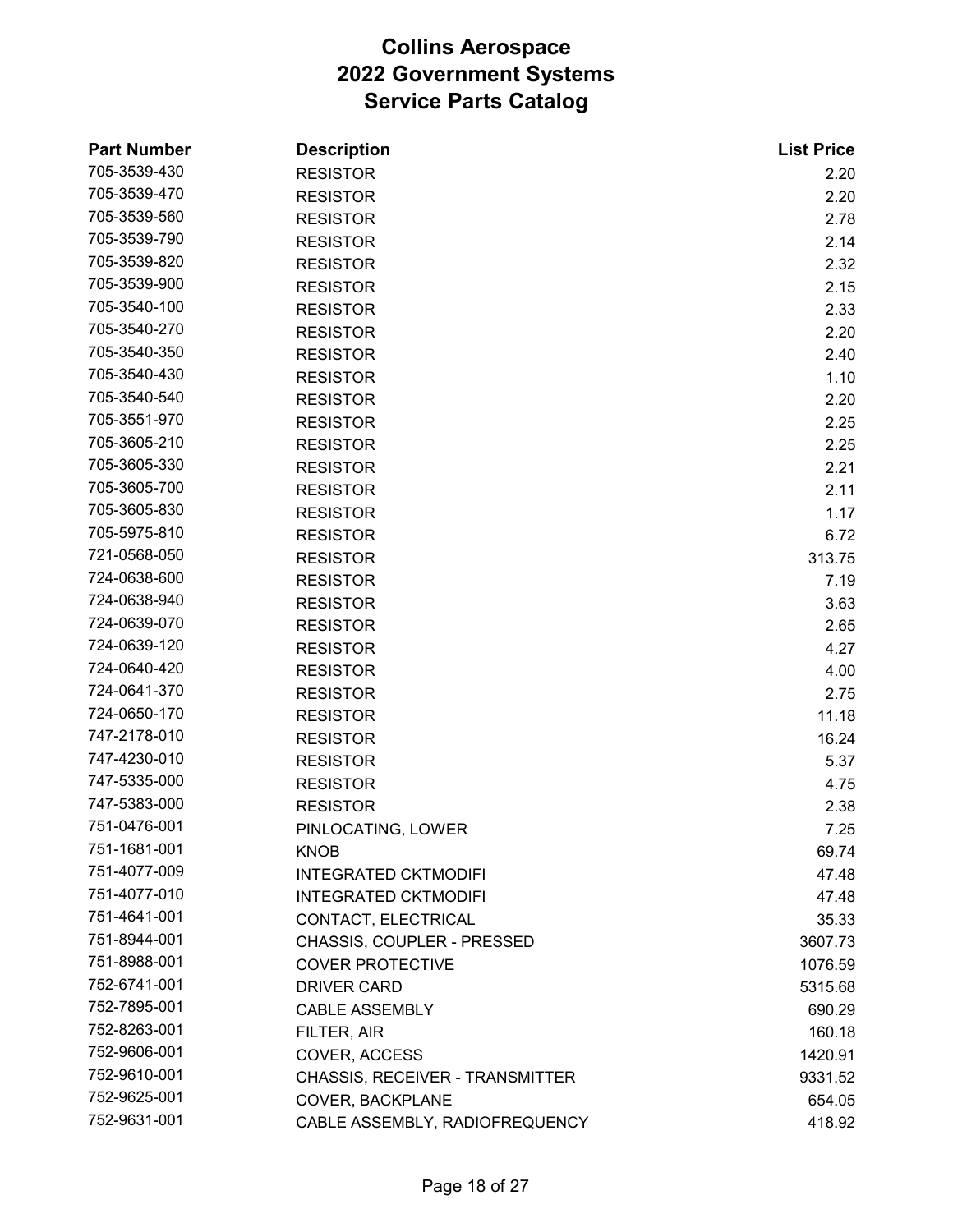| <b>Part Number</b> | <b>Description</b>               | <b>List Price</b> |
|--------------------|----------------------------------|-------------------|
| 752-9643-001       | <b>CABLE ASSEMBLY</b>            | 1576.96           |
| 754-0144-006       | PANEL, ILLUMINATED               | 8206.72           |
| 754-0315-001       | <b>PANEL LIGHTING</b>            | 10999.40          |
| 754-2023-001       | <b>LIGHTED PANEL</b>             | 4250.43           |
| 754-2041-002       | PANEL, LIGHTED                   | 19502.67          |
| 754-2044-102       | <b>SWITCH PANEL</b>              | 5231.78           |
| 754-5000-004       | PANEL, ILLUMINATED               | 6167.29           |
| 754-5010-002       | PANEL, KEYBOARD - INTEGRATED     | 8027.96           |
| 754-5010-004       | PANEL, KEYBOARD - INTERGRATED    | 8444.57           |
| 757-8678-001       | <b>FILTER</b>                    | 218.46            |
| 761-5187-001       | <b>BUMPER RUBBER</b>             | 142.72            |
| 761-5674-001       | <b>LEAD</b>                      | 4188.40           |
| 761-8811-001       | DIAL, CONTROL NO.4 AND 5         | 5124.84           |
| 763-4453-001       | <b>FILTER AIR</b>                | 269.10            |
| 763-6101-002       | <b>PANEL LIGHTING</b>            | 3651.90           |
| 768-3436-001       | <b>HOOK HOLD DOWN</b>            | 40.37             |
| 771-7320-001       | <b>GASKET</b>                    | 139.71            |
| 772-8770-001       | ADAPTER                          | 7.53              |
| 772-8771-001       | TERMINAL, ADAPTER - SMALL        | 10.95             |
| 778-9122-004       | <b>SPACER</b>                    | 32.37             |
| 778-9422-010       | SLEEVE, CARD SPACING             | 2.68              |
| 791-0688-001       | MOD PLATE, ALT-50A/55B           | 77.61             |
| 791-2580-001       | CONTROL, HEADING, ELECTRONIC     | 10260.62          |
| 797-6904-001       | <b>WINDOW</b>                    | 1427.40           |
| 818-3784-003       | ADAPTER, DISPLAY                 | 4468.00           |
| 820-1809-320       | <b>RUBBER SILICONE SPONGE</b>    | 25.25             |
| 820-1882-050       | STRIP, CONTACT                   | 145.48            |
| 820-2380-010       | THREAD, BONDED POLYESTER         | 190.00            |
| 827-5208-011       | <b>SCREW</b>                     | 47.51             |
| 827-5208-033       | <b>SCREW</b>                     | 79.26             |
| 827-5208-179       | COVER, BOTTOM                    | 289.37            |
| 827-5208-182       | <b>GASKET, FAN</b>               | 25.29             |
| 827-8444-002       | CABLE ASSEMBLY, POWER            | 84.41             |
| 827-8449-009       | CABLE ASSEMBLY, GFX INTERCONNECT | 182.03            |
| 827-8449-010       | CABLE ASSEMBLY, GFX INTERCONNECT | 189.24            |
| 830-5465-310       | LIQUID CRYSTAL DISPLAY ASSEMBLY  | 15639.31          |
| 833-1008-010       | <b>RESISTOR, VARIABLE</b>        | 15.24             |
| 833-4007-090       | <b>RESISTOR</b>                  | 5.31              |
| 833-5502-080       | <b>RESISTOR NETWORK</b>          | 6.90              |
| 833-6040-680       | <b>RESISTOR</b>                  | 2.18              |
| 833-6049-010       | <b>RESISTOR</b>                  | 3.78              |
| 833-6049-400       | <b>RESISTOR</b>                  | 4.59              |
| 833-6050-300       | <b>RESISTOR</b>                  | 3.95              |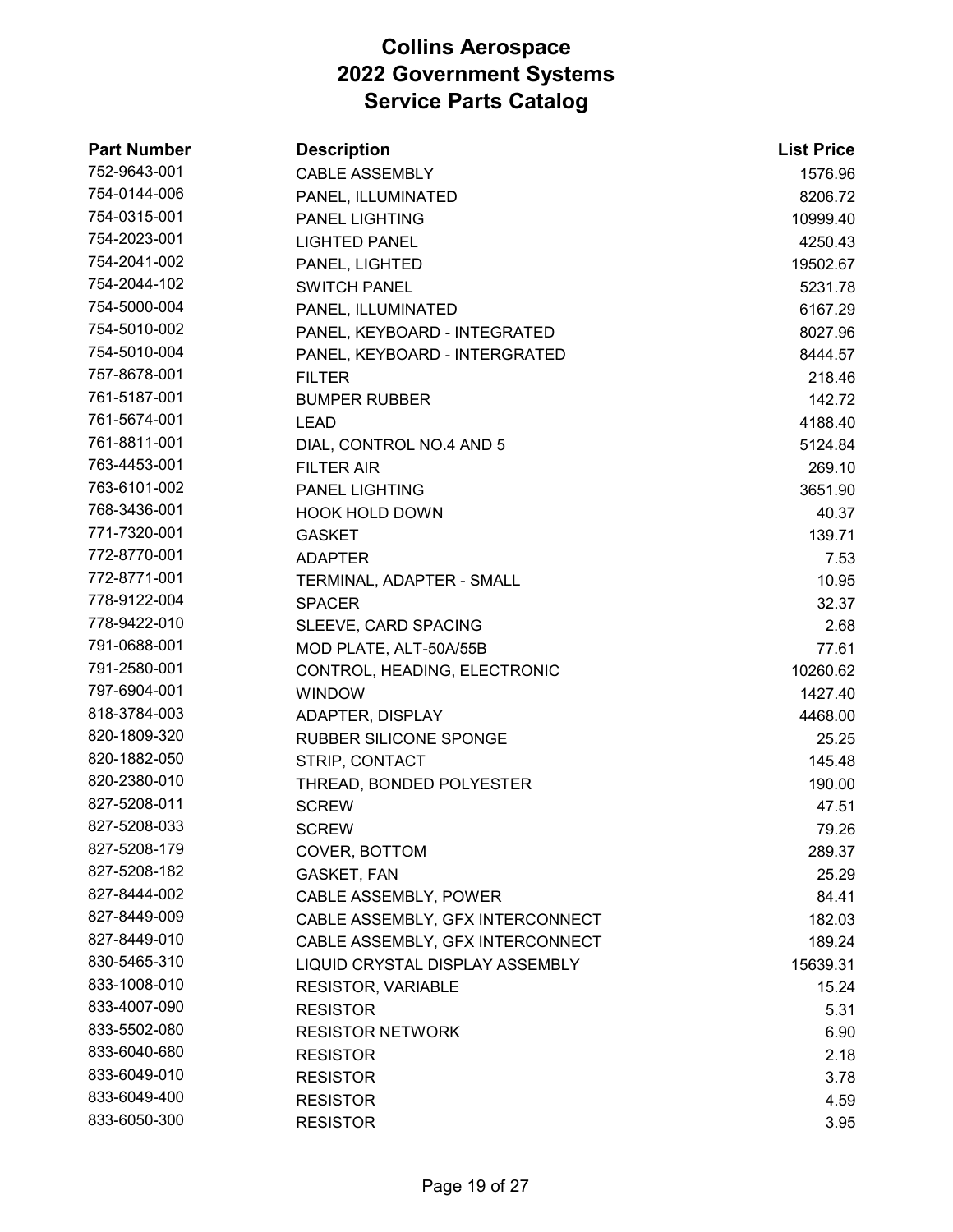| <b>Part Number</b> | <b>Description</b>             | <b>List Price</b> |
|--------------------|--------------------------------|-------------------|
| 833-6426-180       | <b>RESISTOR</b>                | 3.03              |
| 833-6514-010       | <b>RESISTOR</b>                | 3.73              |
| 833-6726-010       | <b>RESISTOR</b>                | 3.13              |
| 834-2008-120       | <b>CAPACITOR</b>               | 2.25              |
| 834-2008-390       | <b>CAPACITOR</b>               | 3.33              |
| 834-2008-400       | <b>CAPACITOR</b>               | 2.25              |
| 834-2017-610       | <b>CAPACITOR</b>               | 183.44            |
| 834-2023-010       | <b>CAPACITOR</b>               | 3.50              |
| 834-2023-420       | <b>CAPACITOR</b>               | 18.12             |
| 834-5005-050       | <b>CAPACITOR</b>               | 3.48              |
| 834-5005-380       | <b>CAPACITOR</b>               | 2.20              |
| 834-5008-010       | <b>CAPACITOR</b>               | 2.21              |
| 834-5008-250       | <b>CAPACITOR</b>               | 2.21              |
| 834-5060-050       | <b>CAPACITOR</b>               | 101.56            |
| 834-9008-010       | <b>CAPACITOR</b>               | 12.53             |
| 835-0010-060       | OPERATIONAL AMPLIFIER          | 15.17             |
| 835-0035-020       | <b>TRANSISTOR</b>              | 11.84             |
| 835-0088-030       | <b>REGULATOR</b>               | 3.88              |
| 835-0297-010       | <b>SWITCHING, REGULATOR</b>    | 9.59              |
| 835-0342-010       | MULTIPLEXER OR SWITCH          | 38.47             |
| 835-0355-010       | <b>VOLTAGE REGULATOR</b>       | 28.36             |
| 835-0358-030       | <b>VOLTAGE REGULATOR</b>       | 53.16             |
| 835-0362-070       | RF / MMIC, AMP                 | 15.62             |
| 835-0362-080       | RF/MMIC, AMPLIFIER             | 10.12             |
| 835-0363-020       | <b>REGULATOR</b>               | 41.33             |
| 835-0376-010       | IC ISOLATED TRANSFORMER DRIVER | 29.45             |
| 835-0710-010       | <b>D/A CONVERTER</b>           | 65.30             |
| 835-0732-010       | IC, LINEAR                     | 46.43             |
| 835-0732-050       | IC, LINEAR                     | 12.27             |
| 835-1392-010       | <b>OPERATIONAL AMPLIFIER</b>   | 3.51              |
| 837-0018-240       | LIGHT MODULE, PUSHBUTTON       | 2099.98           |
| 837-2005-020       | <b>ROTARY SWITCH</b>           | 1146.08           |
| 838-7015-010       | PLATE, MODIFICATION            | 124.50            |
| 840-2022-010       | WINDOW, PLASTIC COATED         | 459.90            |
| 840-8025-010       | BATTERY, MEMORY CARD           | 22.01             |
| 841-2003-020       | TUBING, SILICONE               | 18.32             |
| 841-6002-020       | <b>CONTACT STRIP</b>           | 386.26            |
| 841-7018-020       | DUST, CAP                      | 32.14             |
| 843-0012-020       | <b>TRANSISTOR</b>              | 4.07              |
| 843-7017-010       | <b>TRANSISTOR</b>              | 19.64             |
| 843-7041-010       | POWER MOSFET                   | 10.68             |
| 843-7904-010       | <b>TRANSISTOR</b>              | 7.98              |
| 843-9100-010       | <b>TRANSISTOR</b>              | 5.56              |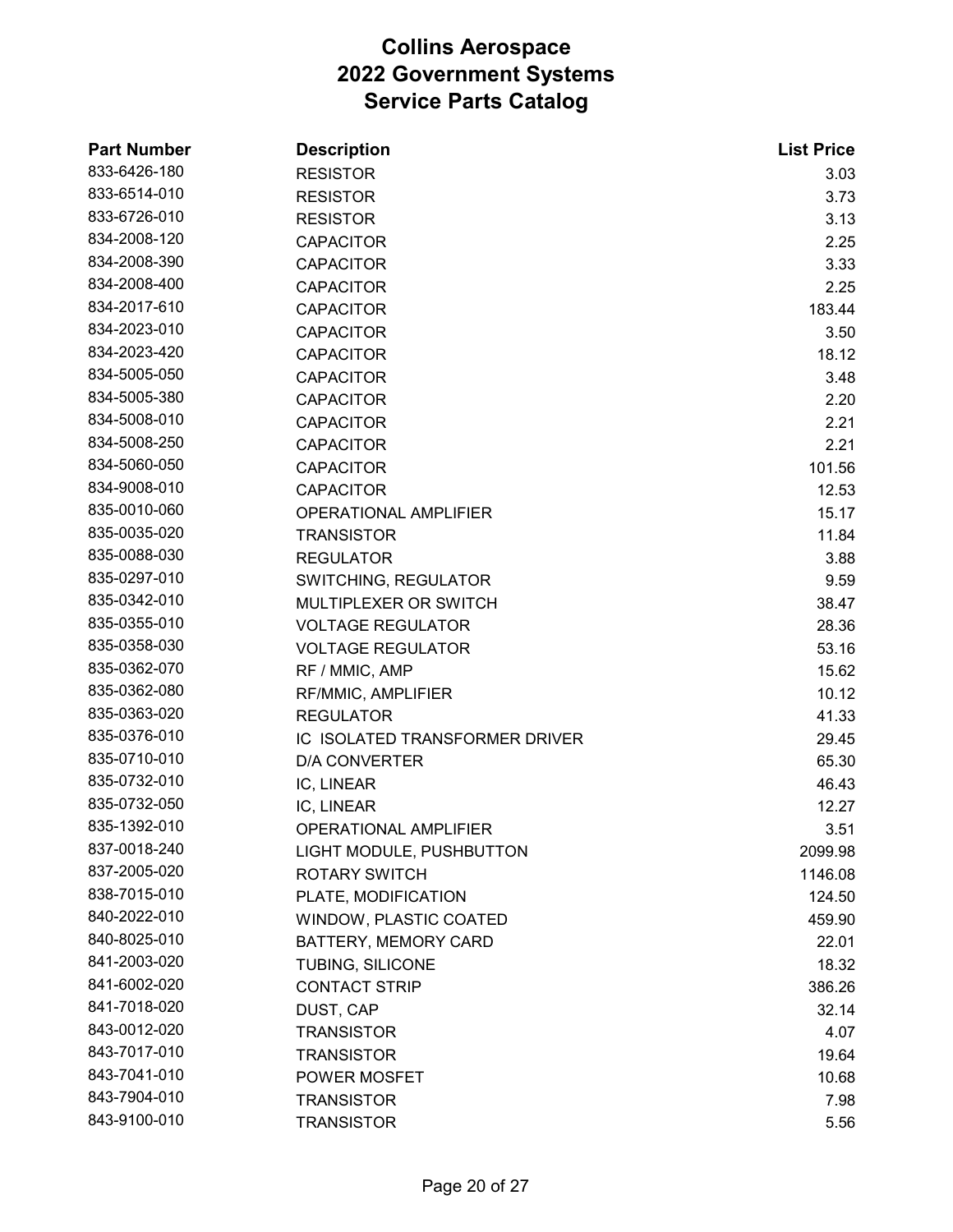| <b>Part Number</b> | <b>Description</b>             | <b>List Price</b> |
|--------------------|--------------------------------|-------------------|
| 844-0148-010       | <b>ELECTRIC FUSE</b>           | 3.53              |
| 844-1024-250       | <b>DIODE</b>                   | 3.62              |
| 844-1200-030       | <b>DIODE</b>                   | 3.94              |
| 844-3013-010       | <b>DIODE</b>                   | 386.60            |
| 846-3038-020       | <b>SCREW</b>                   | 28.86             |
| 849-0003-150       | <b>INDUCTOR</b>                | 2.23              |
| 849-0006-030       | <b>INDUCTOR</b>                | 8.40              |
| 849-0006-220       | <b>INDUCTOR</b>                | 11.90             |
| 849-0006-330       | <b>INDUCTOR</b>                | 4.57              |
| 849-0008-010       | <b>COIL</b>                    | 4.37              |
| 849-0025-090       | <b>INDUCTOR</b>                | 8.73              |
| 849-0032-130       | <b>INDUCTOR</b>                | 5.50              |
| 849-0032-190       | <b>INDUCTOR</b>                | 4.12              |
| 849-0032-250       | <b>INDUCTOR</b>                | 6.09              |
| 851-4003-051       | MOTOR, TACHOMETER              | 3338.59           |
| 852-1011-040       | <b>BEAD, FERRITE</b>           | 2.25              |
| 859-0007-010       | <b>CONNECTOR</b>               | 237.80            |
| 859-6603-060       | <b>CONNECTOR</b>               | 397.43            |
| 859-6619-180       | CONNECTOR ACCESS STRAIN RELIEF | 218.72            |
| 86109-05           | ARRESTOR, ELEC SURGE           | 59.38             |
| 87046-29           | <b>CAPACITOR</b>               | 430.48            |
| 8B01062            | <b>SCREW</b>                   | 18.56             |
| 8B02044            | <b>WASHER</b>                  | 7.52              |
| 8B02092            | <b>RETAINING RING, SOLID</b>   | 76.26             |
| 912-4141-130       | <b>CAPACITOR</b>               | 25.75             |
| 912-4141-140       | <b>CAPACITOR</b>               | 25.75             |
| 912-4141-220       | <b>CAPACITOR</b>               | 21.46             |
| 912-4141-280       | <b>CAPACITOR</b>               | 19.93             |
| 912-4141-330       | <b>CAPACITOR</b>               | 18.89             |
| 913-0865-210       | <b>CAPACITOR</b>               | 2.18              |
| 913-0865-380       | <b>CAPACITOR</b>               | 3.79              |
| 913-0865-390       | <b>CAPACITOR</b>               | 2.20              |
| 913-0865-680       | <b>CAPACITOR</b>               | 2.07              |
| 913-1098-210       | <b>CAPACITOR</b>               | 2.18              |
| 913-1098-510       | <b>CAPACITOR</b>               | 2.25              |
| 913-1098-620       | <b>CAPACITOR</b>               | 2.18              |
| 913-1098-640       | <b>CAPACITOR</b>               | 2.16              |
| 913-3056-170       | <b>CAPACITOR</b>               | 8.77              |
| 913-3066-180       | <b>CAPACITOR</b>               | 1.09              |
| 913-3081-020       | <b>CAPACITOR</b>               | 2.71              |
| 913-3092-060       | <b>CAPACITOR</b>               | 2.62              |
| 913-3117-050       | <b>CAPACITOR</b>               | 2.13              |
| 913-3117-080       | <b>CAPACITOR</b>               | 2.29              |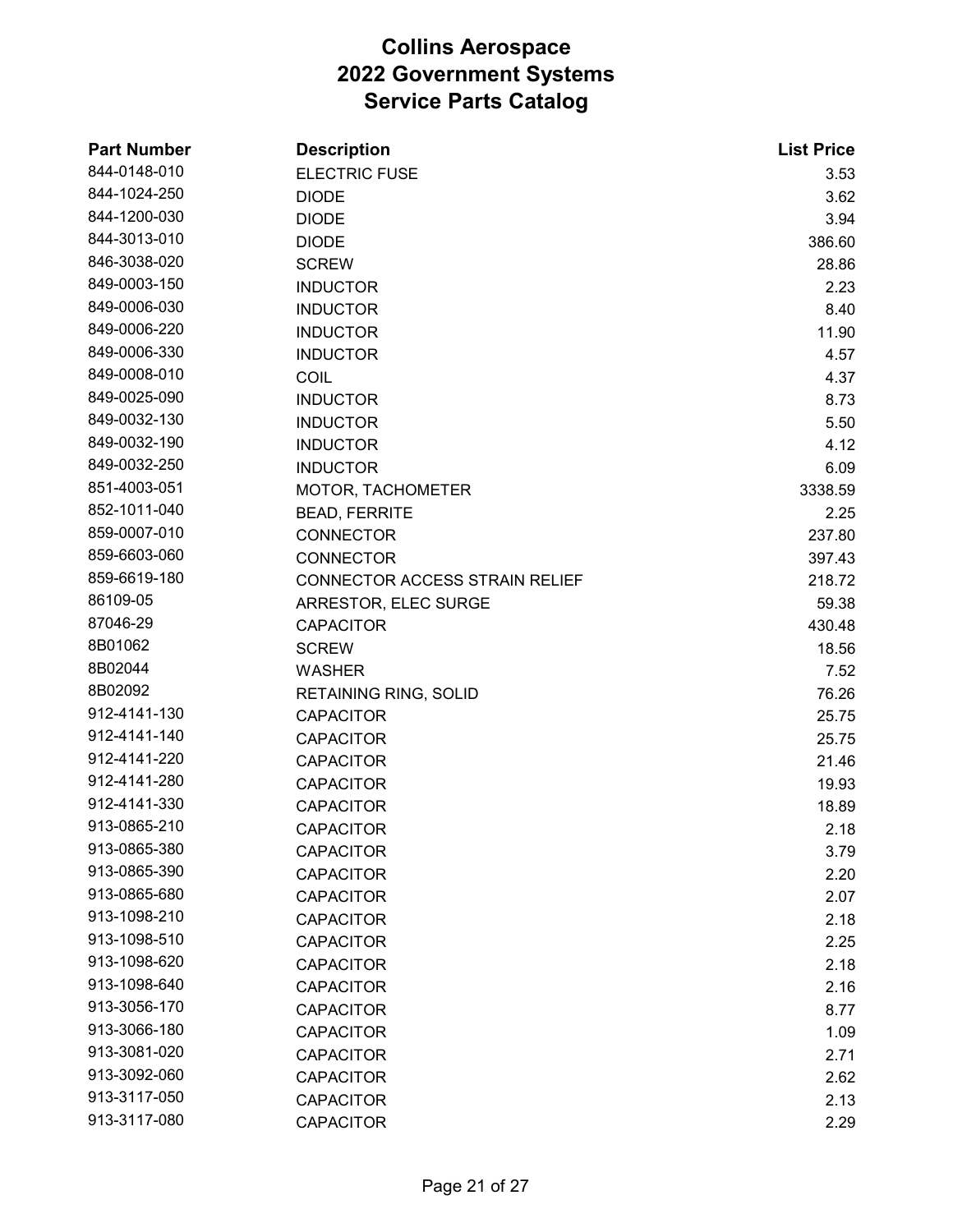| <b>Part Number</b> | <b>Description</b> | <b>List Price</b> |
|--------------------|--------------------|-------------------|
| 913-3117-090       | <b>CAPACITOR</b>   | 2.30              |
| 913-3117-220       | <b>CAPACITOR</b>   | 2.18              |
| 913-3213-010       | <b>CAPACITOR</b>   | 7.92              |
| 913-3279-110       | <b>CAPACITOR</b>   | 2.18              |
| 913-3279-200       | <b>CAPACITOR</b>   | 2.35              |
| 913-3279-780       | <b>CAPACITOR</b>   | 2.13              |
| 913-3281-280       | <b>CAPACITOR</b>   | 1.06              |
| 913-3281-340       | <b>CAPACITOR</b>   | 2.25              |
| 913-3305-010       | <b>CAPACITOR</b>   | 68.15             |
| 913-3319-460       | <b>CAPACITOR</b>   | 2.69              |
| 913-3667-030       | <b>CAPACITOR</b>   | 2.32              |
| 913-3667-070       | <b>CAPACITOR</b>   | 2.20              |
| 913-3667-110       | <b>CAPACITOR</b>   | 1.32              |
| 913-3667-130       | <b>CAPACITOR</b>   | 2.64              |
| 913-3667-150       | <b>CAPACITOR</b>   | 2.24              |
| 913-3667-170       | <b>CAPACITOR</b>   | 2.24              |
| 913-3667-230       | <b>CAPACITOR</b>   | 1.31              |
| 913-3667-490       | <b>CAPACITOR</b>   | 3.81              |
| 913-3669-080       | <b>CAPACITOR</b>   | 2.14              |
| 913-3670-340       | <b>CAPACITOR</b>   | 2.25              |
| 913-3670-690       | <b>CAPACITOR</b>   | 2.35              |
| 913-3670-740       | <b>CAPACITOR</b>   | 2.20              |
| 913-3676-130       | <b>CAPACITOR</b>   | 2.62              |
| 913-3683-370       | <b>CAPACITOR</b>   | 2.17              |
| 913-3683-420       | <b>CAPACITOR</b>   | 2.15              |
| 913-4491-100       | <b>CAPACITOR</b>   | 63.61             |
| 913-5019-400       | <b>CAPACITOR</b>   | 4.55              |
| 913-5019-410       | <b>CAPACITOR</b>   | 3.01              |
| 913-5019-780       | <b>CAPACITOR</b>   | 3.00              |
| 913-5020-580       | <b>CAPACITOR</b>   | 4.88              |
| 913-9008-370       | <b>CAPACITOR</b>   | 3.90              |
| 914-0677-340       | <b>CAPACITOR</b>   | 2.86              |
| 914-0677-360       | <b>CAPACITOR</b>   | 2.41              |
| 914-0677-420       | <b>CAPACITOR</b>   | 3.54              |
| 914-0677-440       | <b>CAPACITOR</b>   | 4.06              |
| 914-0677-460       | <b>CAPACITOR</b>   | 2.32              |
| 914-0677-620       | <b>CAPACITOR</b>   | 3.28              |
| 914-1168-020       | <b>CAPACITOR</b>   | 13.08             |
| 914-3098-230       | <b>CAPACITOR</b>   | 36.69             |
| 914-3098-890       | <b>CAPACITOR</b>   | 18.02             |
| 914-3101-800       | <b>CAPACITOR</b>   | 141.04            |
| 914-3105-130       | <b>CAPACITOR</b>   | 19.25             |
| 914-3501-090       | <b>CAPACITOR</b>   | 93.30             |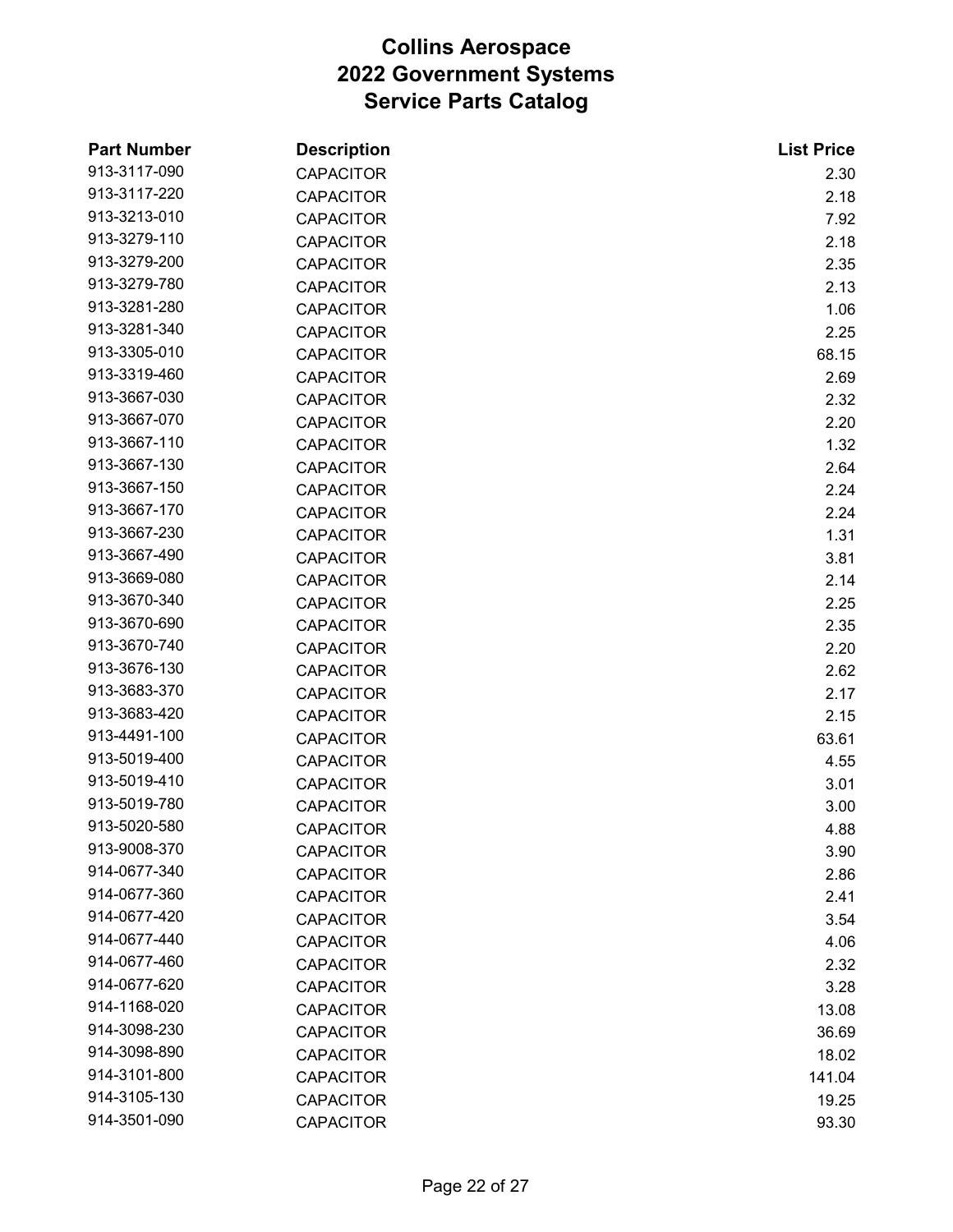| <b>Part Number</b> | <b>Description</b>            | <b>List Price</b> |
|--------------------|-------------------------------|-------------------|
| 914-3502-180       | <b>CAPACITOR</b>              | 13.77             |
| 914-3502-220       | <b>CAPACITOR</b>              | 8.39              |
| 914-3503-140       | <b>CAPACITOR</b>              | 7.49              |
| 914-3503-190       | <b>CAPACITOR</b>              | 14.03             |
| 914-3503-310       | <b>CAPACITOR</b>              | 5.11              |
| 914-3503-330       | <b>CAPACITOR</b>              | 10.76             |
| 914-3503-350       | <b>CAPACITOR</b>              | 14.30             |
| 914-3503-360       | <b>CAPACITOR</b>              | 6.42              |
| 914-3503-370       | <b>CAPACITOR</b>              | 5.64              |
| 914-3503-400       | <b>CAPACITOR</b>              | 6.09              |
| 914-3503-430       | <b>CAPACITOR</b>              | 5.10              |
| 914-3503-530       | <b>CAPACITOR</b>              | 11.62             |
| 914-3503-670       | <b>CAPACITOR</b>              | 20.10             |
| 914-3503-710       | <b>CAPACITOR</b>              | 8.35              |
| 922-6251-010       | <b>DIODE</b>                  | 26.11             |
| 922-6508-012       | <b>DIODE</b>                  | 423.64            |
| 944-1010-001       | <b>RECEIVER</b>               | 4982.80           |
| 944-1028-008       | 2ND INJECTION                 | 1963.60           |
| 944-1834-003       | <b>PROCESSOR - REMOTE</b>     | 6237.20           |
| 944-1836-001       | <b>ANTENNA SWITCH</b>         | 8264.62           |
| 944-1905-002       | <b>RCU FLEX</b>               | 2349.93           |
| 944-3034-500       | <b>PROCESSOR</b>              | 15754.95          |
| 944-3892-001       | <b>1553 INTERFACE BOARD</b>   | 9284.55           |
| 9601-22031-001     | PANEL ASSEMBLY                | 11427.68          |
| 966-0755-001       | <b>AUTOMATIC LEVEL</b>        | 2542.73           |
| 966-0815-002       | <b>DSP</b>                    | 4984.04           |
| 966-0815-102       | KIT, DIGITAL SIGNAL PROCESSOR | 2941.54           |
| 966-1081-010       | AFDX NODE PMC                 | 11443.88          |
| 966-2333-002       | VOR / LOC SYNTH               | 4164.64           |
| 966-2345-002       | <b>RMI DRIVER</b>             | 2061.71           |
| 966-2347-002       | VOR / ILS 1553 INTER          | 4347.76           |
| 966-3814-001       | <b>SWEEP GENERATOR</b>        | 26290.64          |
| 966-3818-002       | I/O PROCESSOR PRIME           | 13526.28          |
| 974-1065-310       | RELAY, ARMATURE               | 860.53            |
| 983-4125-011       | DISK, PUSH SELECT             | 125.65            |
| 983-8073-902       | HOLDER, FILM - LAMINATED      | 3466.11           |
| 983-8073-909       | <b>RETAINER, FILM</b>         | 427.11            |
| 983-8331-964       | I/O MODULE                    | 10182.48          |
| 983-8331-985       | PROCESSOR / SMART NODE MODULE | 15976.99          |
| 983-9580-501       | PANEL, COVER                  | 2092.44           |
| 984-0049-003       | MICROCIRCUIT, MODIFIED        | 654.47            |
| 984-0142-004       | MICROCIRCUIT, MODIFIED        | 31.09             |
| 984-1978-001       | MICROCIRCUIT, MODIFIED        | 264.02            |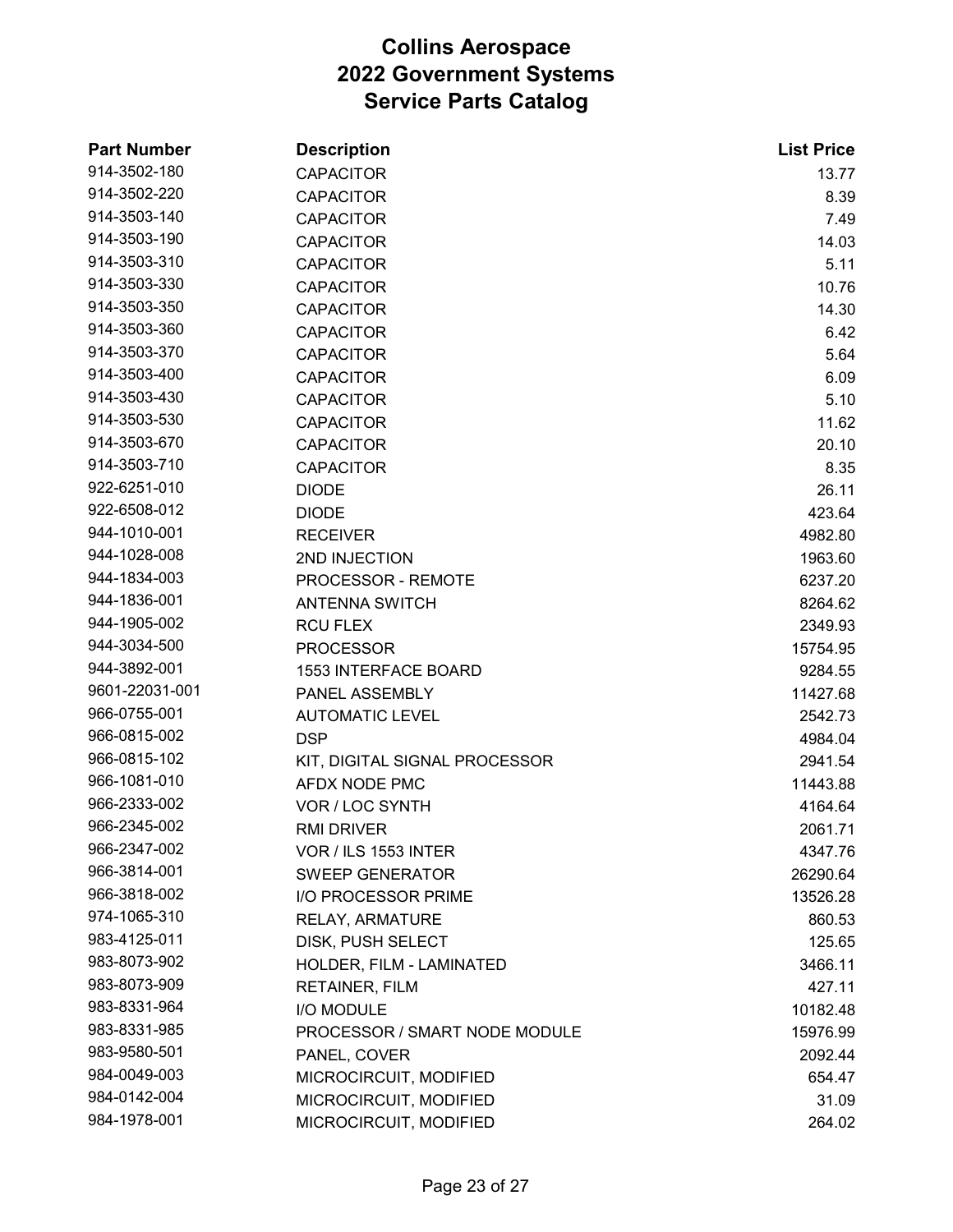| <b>Part Number</b> | <b>Description</b>                       | <b>List Price</b> |
|--------------------|------------------------------------------|-------------------|
| 986-4019-001       | <b>KNOB</b>                              | 108.62            |
| 986-4020-001       | <b>KNOB</b>                              | 65.45             |
| 986-4254-001       | HANDLE ASSEMBLY, MANUAL CONTROL          | 1035.97           |
| 987-0006-455       | <b>SCREW, SHOULDER</b>                   | 161.31            |
| 987-0006-523       | <b>NUTPLATE</b>                          | 118.36            |
| 987-0009-545       | <b>SCREW</b>                             | 162.68            |
| 987-0011-301       | HELMET ELECTRONICS INTERFACE             | 137.37            |
| 987-0011-302       | <b>NUT</b>                               | 64.29             |
| 987-0011-306       | <b>CABLE TIE</b>                         | 31.82             |
| 987-0011-307       | <b>WASHER</b>                            | 66.36             |
| 987-0011-312       | <b>NUT</b>                               | 64.29             |
| 987-0015-215       | CONTROL CABLE, OAU                       | 8151.84           |
| 987-0202-324       | SOURCE CONTROL DRAWING, AUDIO EXTENSION  | 777.46            |
| 987-0300-530       | <b>ZETALINER HELMET KIT</b>              | 6157.59           |
| 987-0300-531       | <b>ZETALINER HELMET KIT</b>              | 5683.67           |
| 987-0300-532       | ZETALINER HELMET KIT                     | 5695.60           |
| 987-0436-001       | <b>CONTROL MODULE</b>                    | 14730.93          |
| 987-2659-001       | CABLE, RADIO FREQUENCY                   | 984.01            |
| 987-2660-004       | <b>CABLE ASSEMBLY</b>                    | 190.77            |
| 987-2737-001       | BACK LIGHT ASSEMBLY, NIGHT VISION        | 20891.57          |
| 987-2960-006       | <b>RECEIVER</b>                          | 33843.14          |
| 987-6038-010       | ELECTRONIC COMPONENTS ASSEMBLY           | 6823.68           |
| 987-6728-001       | HOOK, HOLDDOWN                           | 67.77             |
| 987-7311-001       | ASSEMBLY - POWER SUPPLY                  | 9762.34           |
| 987-8939-200       | <b>ADAPTER BOARD</b>                     | 4026.09           |
| 987-9653-002       | RADIO FREQUENCY MODULE                   | 55032.01          |
| 987-9982-006       | <b>COMMON GRAPHIC PROCESSOR MODULE</b>   | 34772.81          |
| 988-0488-001       | <b>SPACER</b>                            | 338.27            |
| 988-2613-001       | <b>HEAT EXCHANGER ASSEMBLY</b>           | 3702.81           |
| 988-2643-002       | <b>CUSTOM PHDET V1 ASSEMBLY</b>          | 1396.50           |
| 988-2655-003       | <b>CUSTOM RF AMPLIFIER ASSEMBLY</b>      | 725.85            |
| 988-3500-001       | LAMP, SUPPORT                            | 2765.90           |
| 988-3505-001       | <b>LAMP</b>                              | 657.62            |
| 988-3545-001       | WINDOW, OPTICALINSTRUMENT                | 84.49             |
| 988-5765-003       | ELECTRONIC COMPONENTS ASSEMBLY           | 18873.33          |
| 988-6106-001       | KNOB-CHANNEL                             | 53.30             |
| 988-6915-005       | <b>RECEIVER</b>                          | 22532.94          |
| 988-7317-001       | <b>POST</b>                              | 16.30             |
| 988-8160-002       | <b>POWER AMPLIFIER</b>                   | 20997.93          |
| 988-8181-001       | <b>TRANSISTOR</b>                        | 706.18            |
| 988-8523-001       | WIRING HARNESS, BRANCHED POWER AMPLIFIER | 686.96            |
| 988-8671-001       | <b>KNOB - FREQUENCY</b>                  | 95.51             |
| 988-9389-001       | SPINNER, CONNECTOR - SMA TYPE            | 28.90             |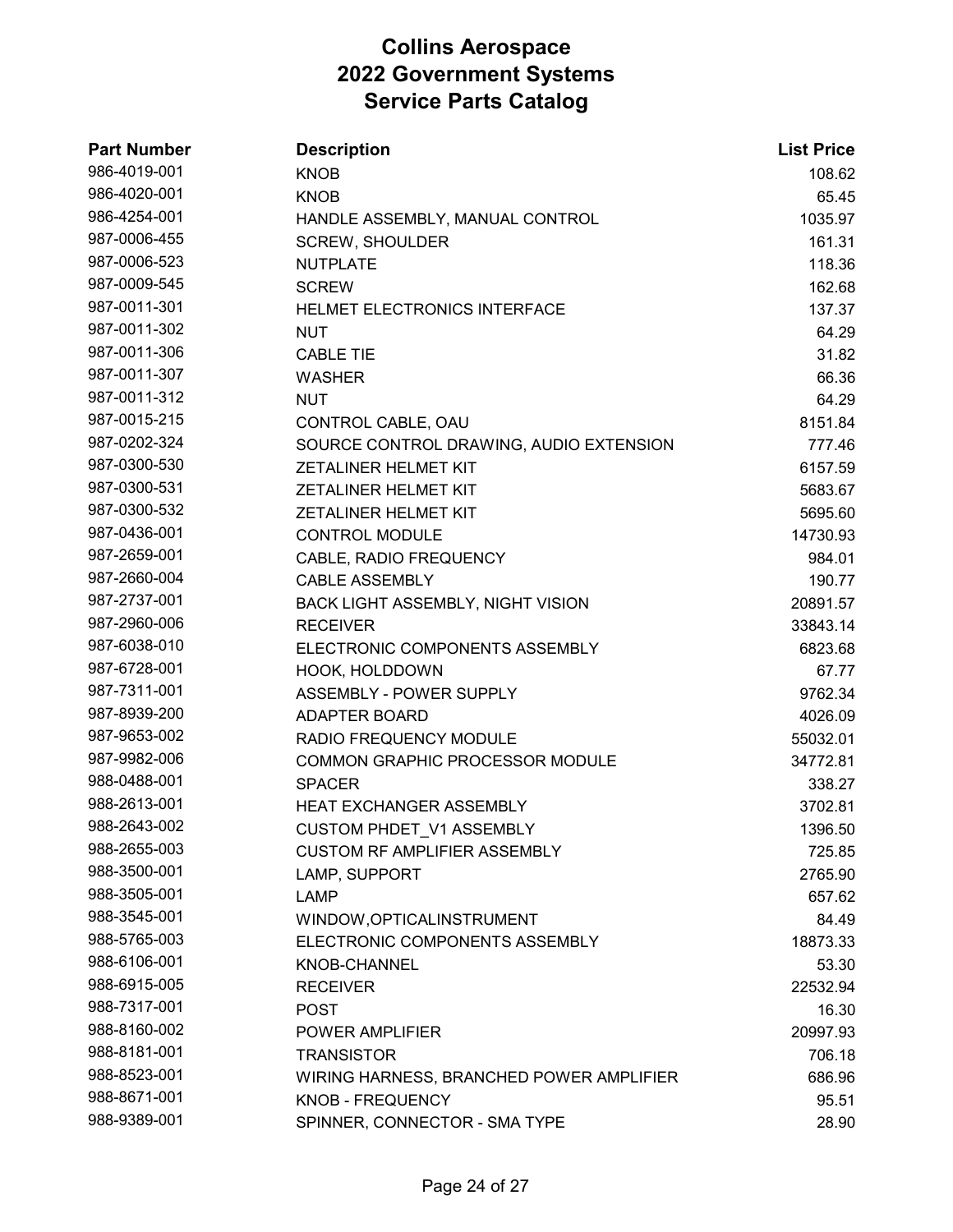| <b>Part Number</b>     | <b>Description</b>    | <b>List Price</b> |
|------------------------|-----------------------|-------------------|
| 995-1696-001           | SCREW, SPECIAL        | 48.25             |
| AN565D4L2              | <b>SETSCREW</b>       | 2.17              |
| AN565D4L3              | <b>SETSCREW</b>       | 3.13              |
| CDR14BG101EKUR         | <b>CAPACITOR</b>      | 14.00             |
| CDR31BP750BFUR         | <b>CAPACITOR</b>      | 14.65             |
| CK05BX103K             | <b>CAPACITOR</b>      | 1.07              |
| CK06BX104K             | <b>CAPACITOR</b>      | 2.15              |
| <b>CK06BX105K</b>      | <b>CAPACITOR</b>      | 5.47              |
| COM202-0051-560        | <b>RESISTOR</b>       | 2.21              |
| COM202-0052-180        | <b>RESISTOR</b>       | 2.22              |
| COM202-0052-210        | <b>RESISTOR</b>       | 1.07              |
| COM202-0052-250        | <b>RESISTOR</b>       | 2.18              |
| COM202-0052-290        | <b>RESISTOR</b>       | 2.15              |
| COM202-0052-300        | <b>RESISTOR</b>       | 2.22              |
| COM202-0052-340        | <b>RESISTOR</b>       | 2.12              |
| COM202-0052-390        | <b>RESISTOR</b>       | 2.26              |
| COM202-0052-530        | <b>RESISTOR</b>       | 2.15              |
| COM202-0052-620        | <b>RESISTOR</b>       | 1.12              |
| COM202-0052-740        | <b>RESISTOR</b>       | 2.15              |
| COM202-0053-160        | <b>RESISTOR</b>       | 1.06              |
| COM202-0053-700        | <b>RESISTOR</b>       | 2.15              |
| COM202-0053-850        | <b>RESISTOR</b>       | 2.20              |
| COM202-0054-010        | <b>RESISTOR</b>       | 2.18              |
| COM202-0054-660        | <b>RESISTOR</b>       | 2.12              |
| CWR09KC685MM           | <b>CAPACITOR</b>      | 145.03            |
| D38999/26WA35SN        | <b>CONNECTOR</b>      | 149.39            |
| D38999/26WD35SA        | <b>CONNECTOR</b>      | 250.45            |
| D38999/26WD35SN        | <b>CONNECTOR</b>      | 200.14            |
| D38999/26WE35SC        | <b>CONNECTOR PLUG</b> | 273.75            |
| D38999/26WJ35SA        | CONNECTOR             | 241.30            |
| D38999/26WJ35SN        | <b>CONNECTOR</b>      | 329.07            |
| D38999/33W17R          | COVER, PROTECTIVE     | 65.16             |
| <b>DCC-12</b>          | <b>DUST CAP</b>       | 6.37              |
| <b>JANTX1N3595</b>     | <b>DIODE</b>          | 77.62             |
| JANTX1N4625-1          | <b>DIODE</b>          | 81.00             |
| <b>JANTX1N5806</b>     | <b>DIODE</b>          | 71.55             |
| <b>JANTX1N5819UR-1</b> | <b>DIODE</b>          | 112.33            |
| JANTX1N943B            | <b>DIODE</b>          | 1299.47           |
| JANTX2N2369A           | <b>TRANSISTOR</b>     | 26.34             |
| JANTX2N3792            | <b>TRANSISTOR</b>     | 488.45            |
| M16878/4BBA6           | <b>WIRE</b>           | 2.91              |
| M22759/34-22-9         | <b>WIRE</b>           | 2.15              |
| M39003/01-2381         | <b>CAPACITOR</b>      | 39.42             |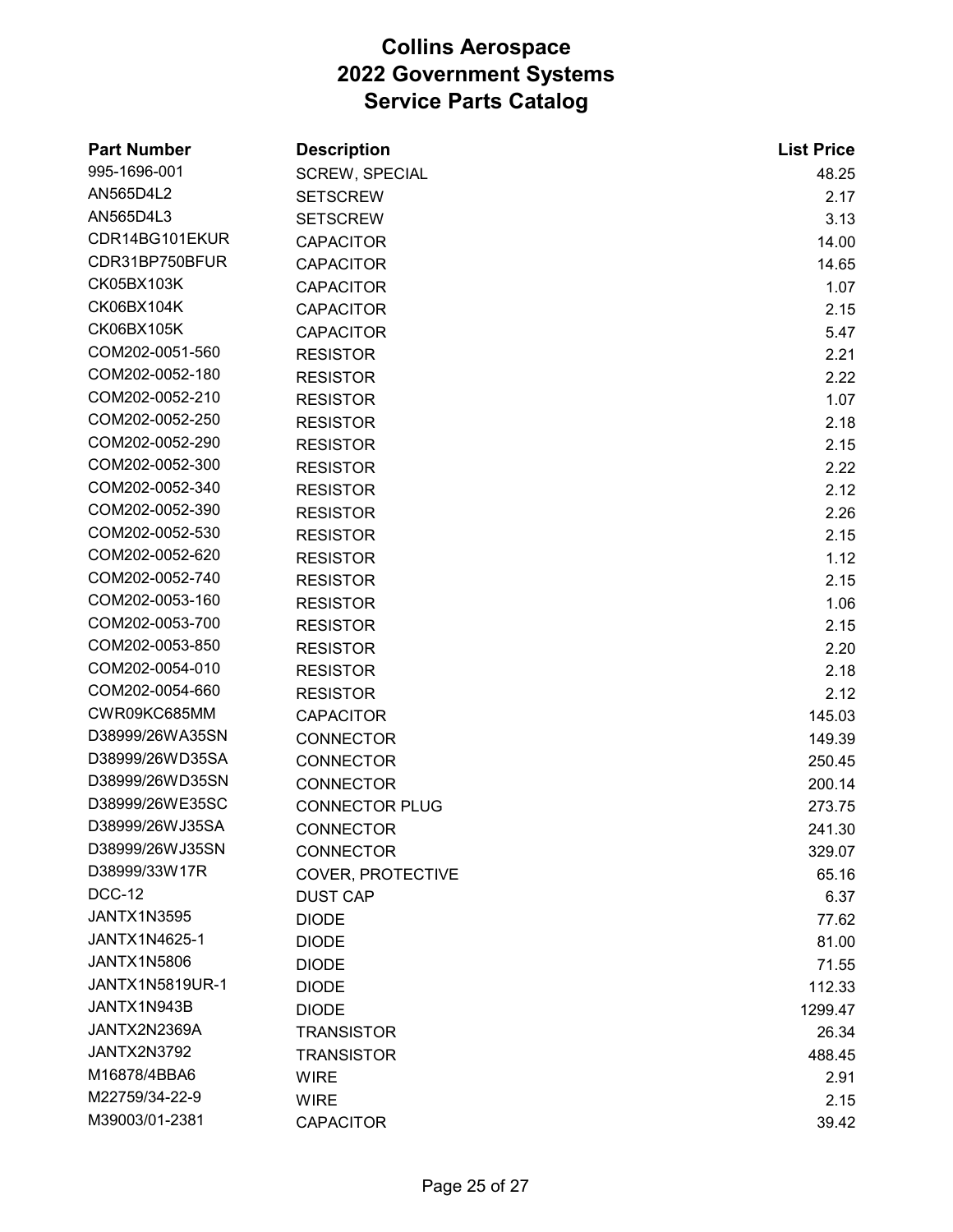| <b>Part Number</b>  | <b>Description</b>             | <b>List Price</b> |
|---------------------|--------------------------------|-------------------|
| M39012/26-0101      | <b>CONNECTOR</b>               | 152.53            |
| M55342K06B68D1R     | <b>RESISTOR</b>                | 3.41              |
| M55342K06B68E1R     | <b>RESISTOR</b>                | 4.12              |
| M7793/13-1          | <b>METER</b>                   | 1961.47           |
| M85049/38S15W       | <b>STRAIN RELIEF</b>           | 100.61            |
| M85049/49-2-24N     | STRAIN, RELIEF                 | 132.43            |
| MS16997-10          | <b>SCREW</b>                   | 2.15              |
| MS24693-C3          | <b>SCREW</b>                   | 6.60              |
| MS27484T8F35S       | <b>CONNECTOR</b>               | 179.20            |
| MS35333-104         | <b>WASHER</b>                  | 2.18              |
| MS35338-135         | <b>WASHER</b>                  | 2.17              |
| MS51496P62          | <b>WASHER</b>                  | 18.75             |
| MS51957-15          | <b>SCREW</b>                   | 2.63              |
| MS51959-13          | <b>SCREW</b>                   | 2.15              |
| NAS1130-04L10D      | <b>INSERT</b>                  | 2.25              |
| NAS1149CN616B       | <b>WASHER</b>                  | 2.57              |
| NAS1149CN616R       | <b>WASHER</b>                  | 2.66              |
| NAS620C4L           | <b>WASHER</b>                  | 2.16              |
| <b>NAS662C2R4</b>   | <b>SCREW</b>                   | 3.67              |
| PC74047-1           | FILTER, CONTRAST ENHANCEMENT   | 10908.87          |
| PC76097-1           | TRANSFORMER, STEPDOWN          | 1048.94           |
| PC76153-6           | <b>TRANSFORMER</b>             | 1581.43           |
| PC76154-2           | <b>TRANSFORMER</b>             | 373.19            |
| PC76155-1           | <b>TRANSFORMER</b>             | 411.29            |
| PC76158-1           | <b>TRANSFORMER</b>             | 596.20            |
| PC76391-5           | <b>INDUCTOR</b>                | 1791.89           |
| PC78701-2           | CONNECTOR, RECEPTACLE          | 1066.28           |
| PC83727-11          | <b>SWITCH</b>                  | 2834.91           |
| PC83727-9           | SWITCH, PUSHBUTTON ILLUMINATED | 2464.70           |
| PC88037-1           | <b>SETSCREW</b>                | 16.81             |
| PC91047-24          | <b>SCREW</b>                   | 17.28             |
| PC91049-2           | <b>SCREW</b>                   | 68.74             |
| PC99002-1           | <b>HANDLE</b>                  | 490.72            |
| PC99159-8           | <b>EXTRACTOR, ELEC CARD</b>    | 126.15            |
| PC99237-2           | KNOB, ILLUMINATED              | 288.75            |
| RJR26FP103R         | <b>RESISTOR</b>                | 17.59             |
| <b>RJR26FW104R</b>  | <b>RESISTOR</b>                | 16.04             |
| RLR05C10R0FP        | <b>RESISTOR</b>                | 4.20              |
| <b>RLR05C1781FS</b> | <b>RESISTOR</b>                | 3.06              |
| <b>RLR05C4641FS</b> | <b>RESISTOR</b>                | 3.56              |
| <b>RLR05C4750FS</b> | <b>RESISTOR</b>                | 2.96              |
| <b>RLR05C6811FS</b> | <b>RESISTOR</b>                | 3.71              |
| <b>RLR07C1004FR</b> | <b>RESISTOR</b>                | 3.92              |